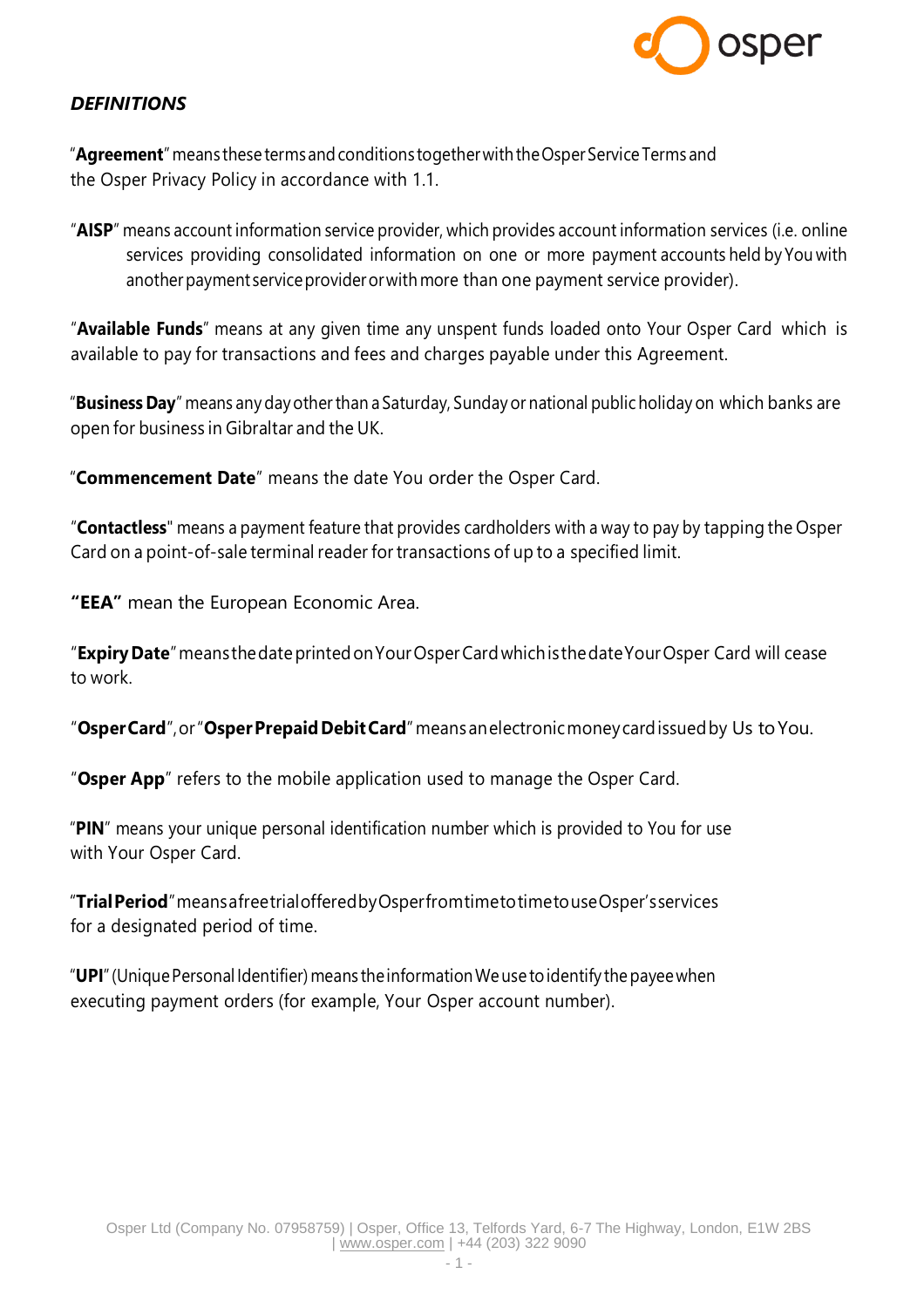

### "**We**""**Us**"or"**Our**"meansIDTFinancialServicesLimited,orOsperactingonitsbehalf. "**Website**"

means our website at [www.osper.com](http://www.osper.com/)

"**You**" or "**Your**" refers to the account holder and all associated cardholders.

### 1. **INFORMATION ON WHO WE ARE AND THIS AGREEMENT**

- **1.1** This Agreement sets out the general terms and conditions that apply to the Osper Prepaid Debit Card. Itforms anAgreement betweenYou and Us governing the possession anduse oftheOsperCard.ByusingtheOsperCardoractivatingit(see clause2.3below)Youagreetothe termsandconditionsintheAgreement.Copiesof this Agreement can be found on the Website or by contacting Our Osper Help team in accordance with clause 15. This Agreement should be read in conjunction with the Osper Service Terms and the Osper Privacy Policy which set out further terms and information in relation to your use of the Osper Card.
- 1.2 Osper Cards are issued by IDT Financial Services Limited pursuant to a license from MasterCard International Incorporated. IDT Financial Services Limited is regulated and authorised by the Financial Services Commission, Gibraltar. Registered Office: 57-63 Line Wall Road, Gibraltar. Registered No. 95716. At all times the Osper Card remains the property of IDT Financial Services Limited.
- **1.3** The production of Osper Cards and the technology systems required to operate Osper Cards are provided by Osper Ltd whose registered office is at Office 13, Telfords Yard, 6-7 The Highway, London E1W 2BS and whose company number is 07958759. Osper also provides support for Osper Card users as set out in the clauses below.
- **1.4** This Agreement will commence on the Commencement Date and will terminate in accordance with Clause 10. This Agreement and all communications between Us and You shall be in the English language.
- **1.5** We reserve the right to refuse Your application to activate the Card if the results of the checks carried out pursuant to clause 3 or otherwise give Us reason to suspect You of being involved in or intending to use the Card for money laundering, terrorist financing, fraud or other illegal activity. If We refuse You activation and use of the Card, We will inform You of the refusal but may notinform You ofthe reason for the refusal.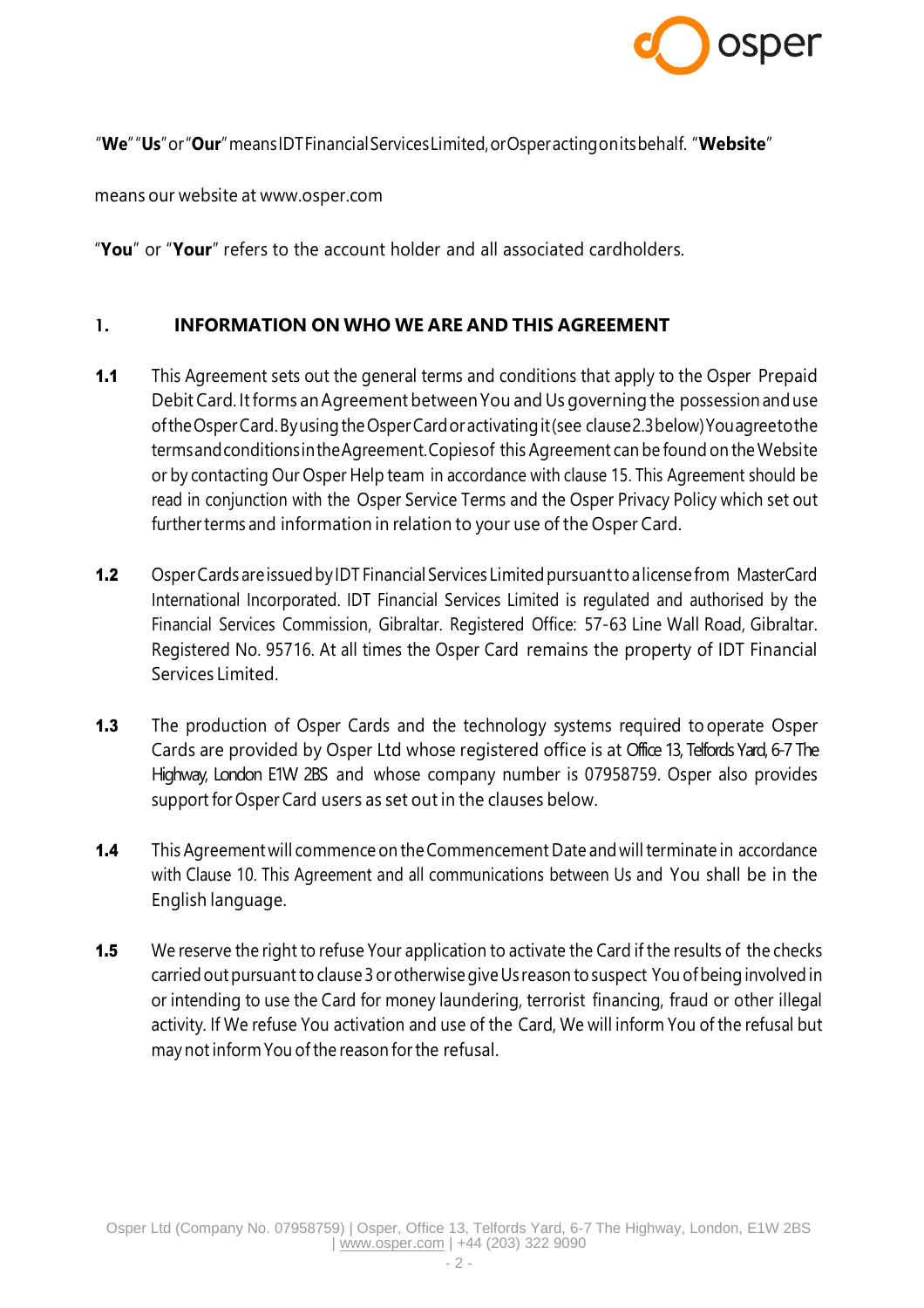

**1.6** In some cases, the Osper Prepaid Debit Card will be distributed by one of Our commercial partners, for example in exchange for electronic goods. Whilst Our commercial partner may distribute the Osper Card, this Agreement is separate and distinct from any agreement You mayhavewithOur commercial partner.

## 2. **OSPER CARDS**

- 2.1 The Osper Card is a prepaid payment card which may be used to pay for goods and services at participating retailers that accept MasterCard cards. It is designed for use in shops and retail locationswhereYouarephysicallypresentorforonline andother distance purchases. Like any paymentcard,We cannotguarantee thataparticular retailer will accept the Osper Card – please check with the retailer before attempting thetransactionifYouareunsure.Youwillnotbeable to use Your Card to make any purchases fromsomeretailers; suchretailershavebeenblockedby Our systems in order to prevent the potential use of cards for unauthorised or unlawful activity.
- **2.2** The Osper Card is an electronic money ("e-money") product regulated by the Financial Services Commission ("FSC") Gibraltar. It is a prepaid card not a credit card and is not linked to Your bank account. You must ensure that You have sufficient Available Funds on the Osper Card to pay for each purchase, payment or cash withdrawalusingtheOsperCard.TheOsper Card is intended for use as a means of payment, and funds loaded onto the Osper Card do not constitute adeposit.Youwill not earn interest on the balance of the Osper Card. The Osper Card will expire on the Expiry Date and will be automatically renewed if Your Osper subscription payments are up to date and Your account is in good order. Please check clause 8 of this Agreement for further information.
- 2.3 When You receive Your Osper Card, it will be issued to You in an inactive state. You will need to activate it prior to use by following the instructions provided with the Osper Card. If You don't activate Your Osper Card, any transactions that You attempt to carry out will be declined.

### 3. **IDENTIFICATION REQUIRED FOR PURCHASE OF OSPER CARDS**

- **3.1** The Osper Card is a financial services product, and We are therefore required by law to hold certain information about Our Members. We use this information to administer Your Osper Card, and to help Usidentify You and Your Osper Card in the event that it is lost or stolen. We only keep this information as long as is necessary andforthepurposesdescribed.Please seeclause17formoreinformation.
- 3.2 In order to obtain an Osper Card, You must be at least 18 years old and a UK resident. We may require evidence of who You are and of Your address. We may ask You to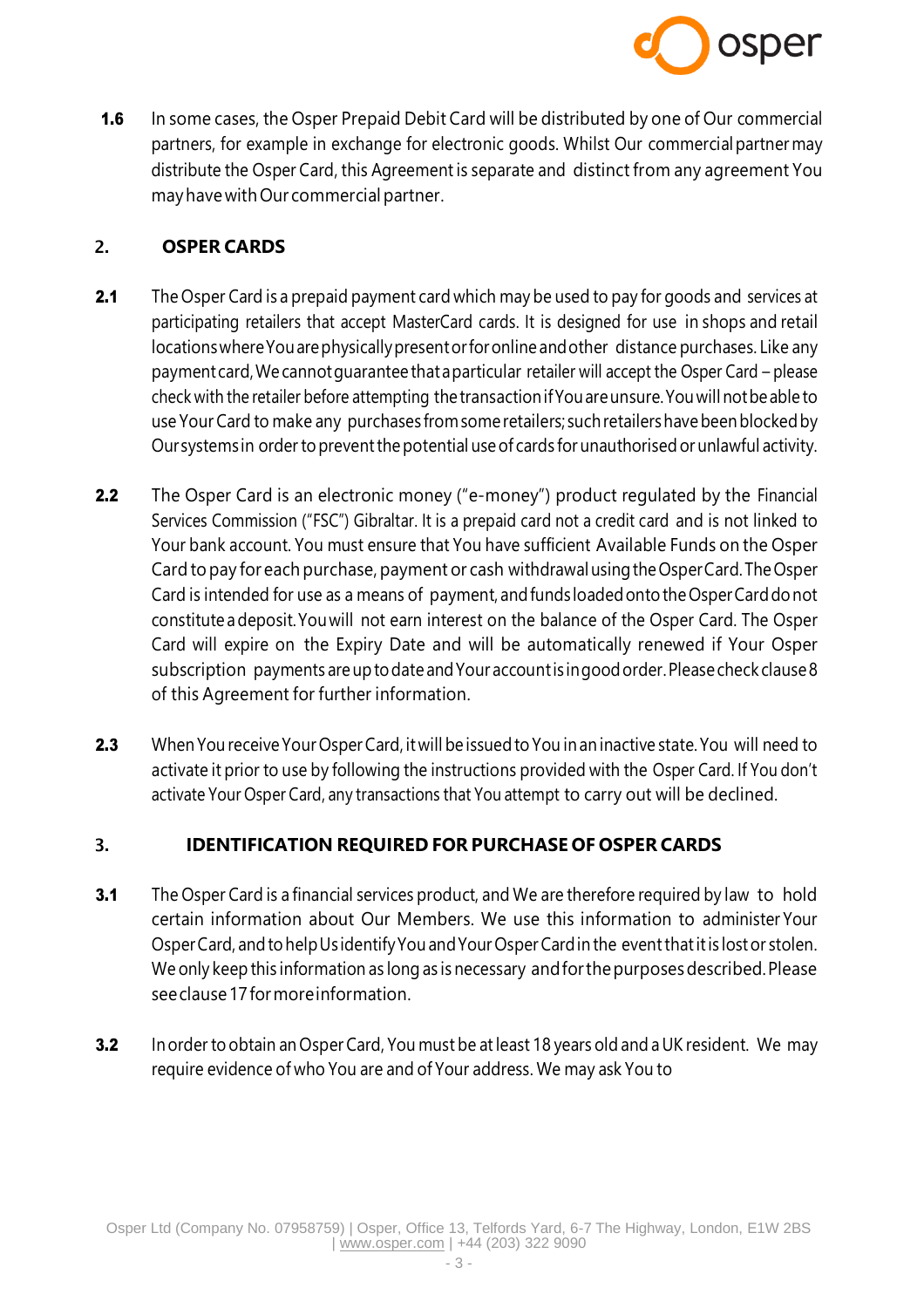

providesomedocumentaryevidence toprove this and/orWemay carryout checks on You electronically.

- **3.3** When We carry out these checks, Your personal information may be disclosed to credit reference agencies and fraud prevention agencies. These agencies may keep a record of the information and a footprint may be left on Your credit file, although the footprint will denote that the search was not a credit check andwasnot carried outin support of a credit application. It is an identity check only, and will therefore have no adverse affect on Your credit rating.
- **3.4** The activation of the Osper Card will indicate to Us that You consent to the checks described in this Agreement being undertaken.
- **3.5** Where permitted, You as the account-holder may request additional Osper Cards linked to Your Osperaccount.YouauthoriseUstoissueOsperCardsandPINs tothe additional cardholders and You authorise each additional cardholder to authorise transactionson Yourbehalf. Youremainresponsible for any fees, transactions, use or misuse of any Osper Card or additional Osper Card requested by You.
- **3.6** This Agreement also applies to any additional Osper Cards and cardholders that You have arranged. You must communicate this Agreement to any additional cardholdersbeforetheystartusingthe OsperCardandensurethattheyunderstand and comply with its terms.

### 4. **FEES ANDCHARGES**

| 4.1 | The fees and charges associated with this Osper Card form an integral part of the Agreement. |  |
|-----|----------------------------------------------------------------------------------------------|--|
|-----|----------------------------------------------------------------------------------------------|--|

|                                                                                     | Fee                 |
|-------------------------------------------------------------------------------------|---------------------|
| Osper Card                                                                          | Free                |
| Third Party branded cards                                                           | £ 6.99              |
| Monthly Subscription Fee per child*                                                 | £2.50 per child     |
| Adding funds to your Parent Wallet Administration Fee                               | 50p pertop-up       |
| Friends and family loading through Osper Gift Links<br><b>Administration Fee</b>    | 50p per load        |
| Replacement Card fee                                                                | £4                  |
| Replacement Card Fee - Third Party branded cards                                    | £6.99               |
| Purchase abroad Foreign Exchange fee (Some<br>retailers may charge additional fees) | 3% of purchase cost |

Osper Ltd (Company No. 07958759) | Osper, Office 13, Telfords Yard, 6-7 The Highway, London, E1W 2BS | [www.osper.com](http://www.osper.com/) | +44 (203) 322 9090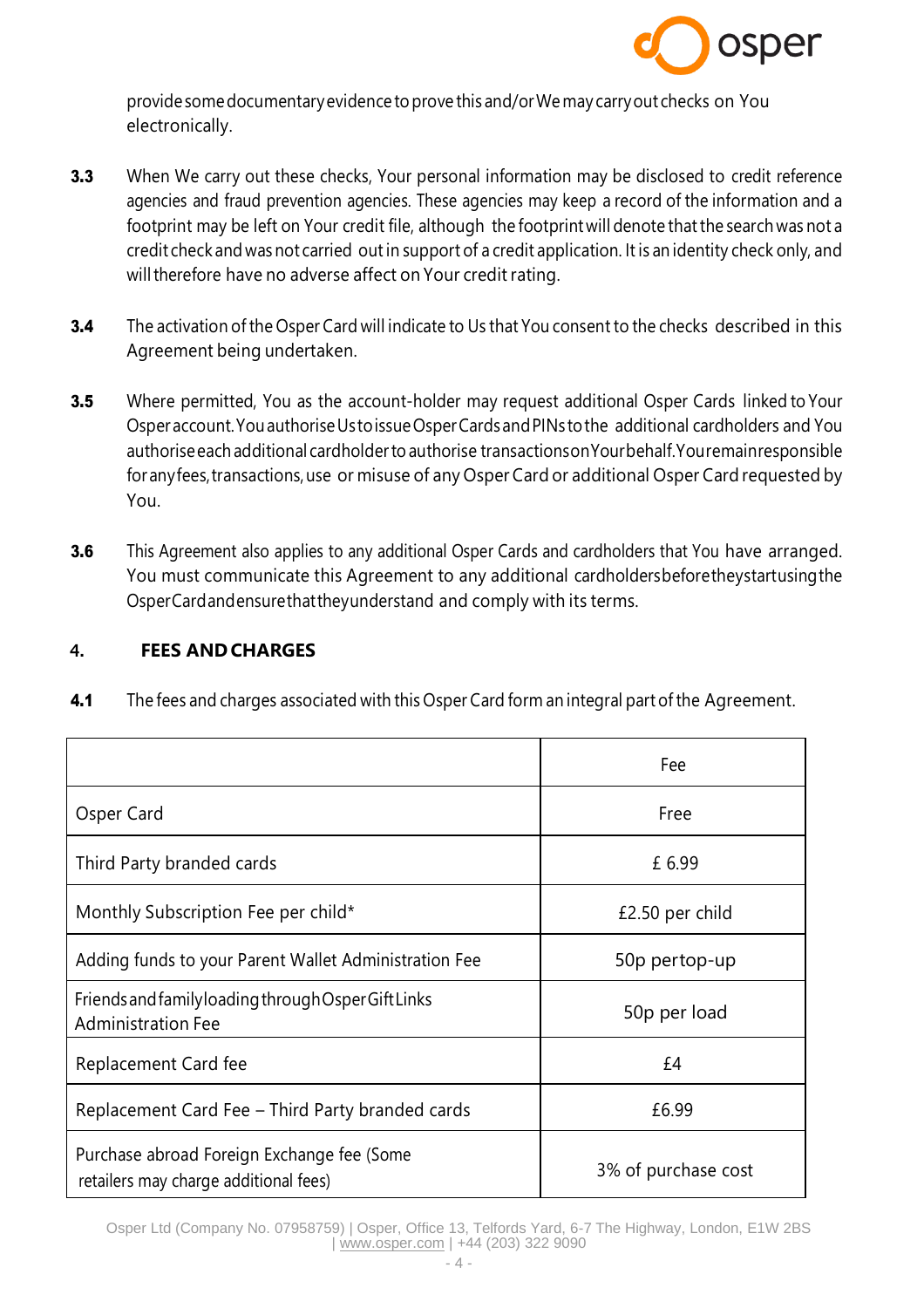

| Using ATMs abroad (Some ATMs may charge additional fees)                                   | £2 perwithdrawal |
|--------------------------------------------------------------------------------------------|------------------|
| Parent Wallet Refund fee                                                                   | £3               |
| Closing your account and refunding the balance                                             | Free             |
| Customer Redemption fee (refund requests received after<br>12 Months from expiration date) | £5               |

\* *We will always try to charge the Monthly Subscription fee to the parent wallet or registered debit card when it's due. However, if we haven't been able to do this after 7 days (for example, because the card is no longer valid), we will deduct Your child's Monthly Subscription fee from the Available Funds on their allocated card. If you later cancel Your subscription during the monthly charging period, a pro-rata amount for the fee from the date of termination up until the end of the monthly charging period will be returned to You.*

All fees and charges may also be found on Our Website or issued to You upon request by contacting Our Osper Help team in accordance with clause 15 by emailing [help@osper.com](mailto:help@osper.com) or using the in-app chat. You should be aware that other taxes or costs may exist that are related to the Osper Card but are not paid via Us or imposed by Us.

### 5. **HOW TO USE THE OSPER CARD**

- 5.1 An Osper Card may only be used by the person to whom the Osper Card was issued. In the case of an additional or secondary Osper Card, that Osper Card may only be used by a person nominated by the primary cardholder. The Osper Cards are otherwise non-transferable, and You are not permitted to allow any other person to use the Osper Card, for example by disclosingYourPINorallowingthemtouseYour Osper Card details to purchase goods via the internet. Prior to use, the Osper Card should be signed on the signature striplocated on the backoftheOsperCard.
- **5.2** We will be entitled to assume that a transaction has been authorised by You where either:
	- **5.2.1** the magnetic strip on the Osper Card was swiped by the retailer or the Osper Card was inserted into a chip & PIN device;
	- **5.2.2** the Osper Card PIN was entered or a sales slip was signed;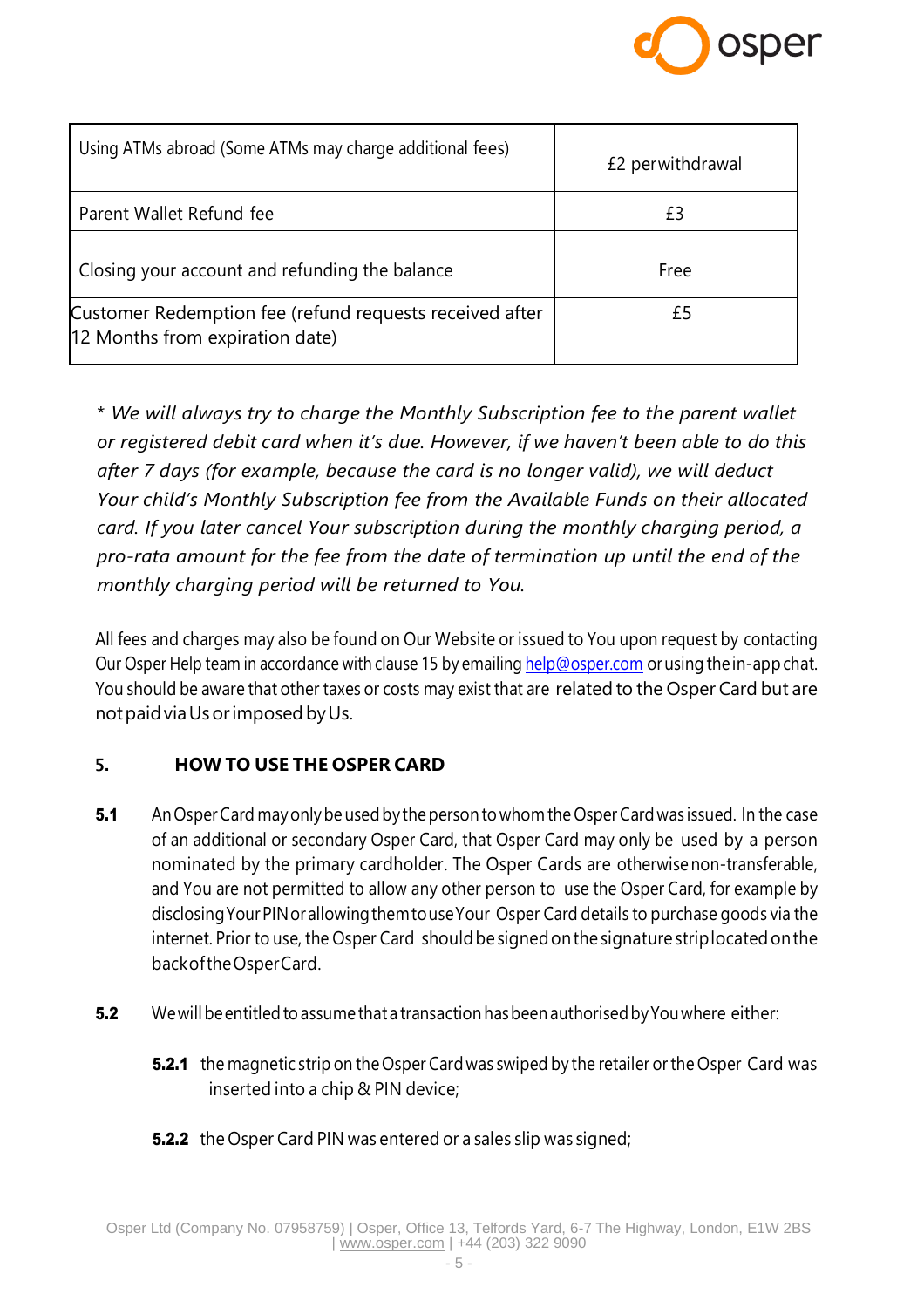

- **5.2.3** relevant information was supplied to the retailer that allows them to process the transaction, for example providing the retailer with the 3-digit security code on the back of Your Osper Card in the case of an internet or other non face-toface transaction; or
- **5.2.4** Where Your Osper Card is Contactless enabled, tapped against a Contactless- enabled reader and accepted by such reader.
- **5.3** Normally, We will receive notification of Your authorisation by way of an electronic message in line with the rules and procedures of the payment scheme (MasterCard network). Once you have authorised a transaction, the transaction cannot be stopped or revoked. However, You may in certain circumstances be entitled to a refund in accordance with clauses 13 and 14.
- **5.4** Onreceipt of notification of Your authorisation, normally We will deduct the value of the transaction, plus any applicable fees and charges, from the Available Funds on the Osper Card. The transactions will be executed as follows:
- **5.4.1** Within the European Economic Area We will execute any transaction by transferring the amount of the transaction to the payment service provider of the specific retailer by the end of the next Business Day following the receipt of the payment order. We will do this for transactions:
- **5.4.1.1** in euro;
- **5.4.1.2** in sterling or Gibraltar pounds within Gibraltar or between Gibraltar and the United Kingdom in sterling; or
- **5.4.1.3** involving only one currency conversion between the euro and sterling, provided that the required currency conversion is carried out in Gibraltar and, in the case of crossborder transactions, the cross-border transfer takes place in euro.
- **5.4.2** Any other transactions within the European Economic Area will be executed no later than 4 Business Days following the receipt ofthe payment order.
- **5.4.3** If the payment service provider of the retailer is located outside the EEA, We will execute the transaction as soon as possible.
- **5.4.4** The payment order will be received when We receive it from the retailer's payment service provider, automated teller machine (ATM) operator or directly from You. If We receive the payment order on a non-Business Day or after 4:30 pm on a Business Day, it will be deemed received by Us on the following Business Day.
- 5.5 Under normal circumstances, if any payment is attempted that exceeds the Available Funds on the OsperCardthetransactionwillbedeclined.Incertaincircumstances,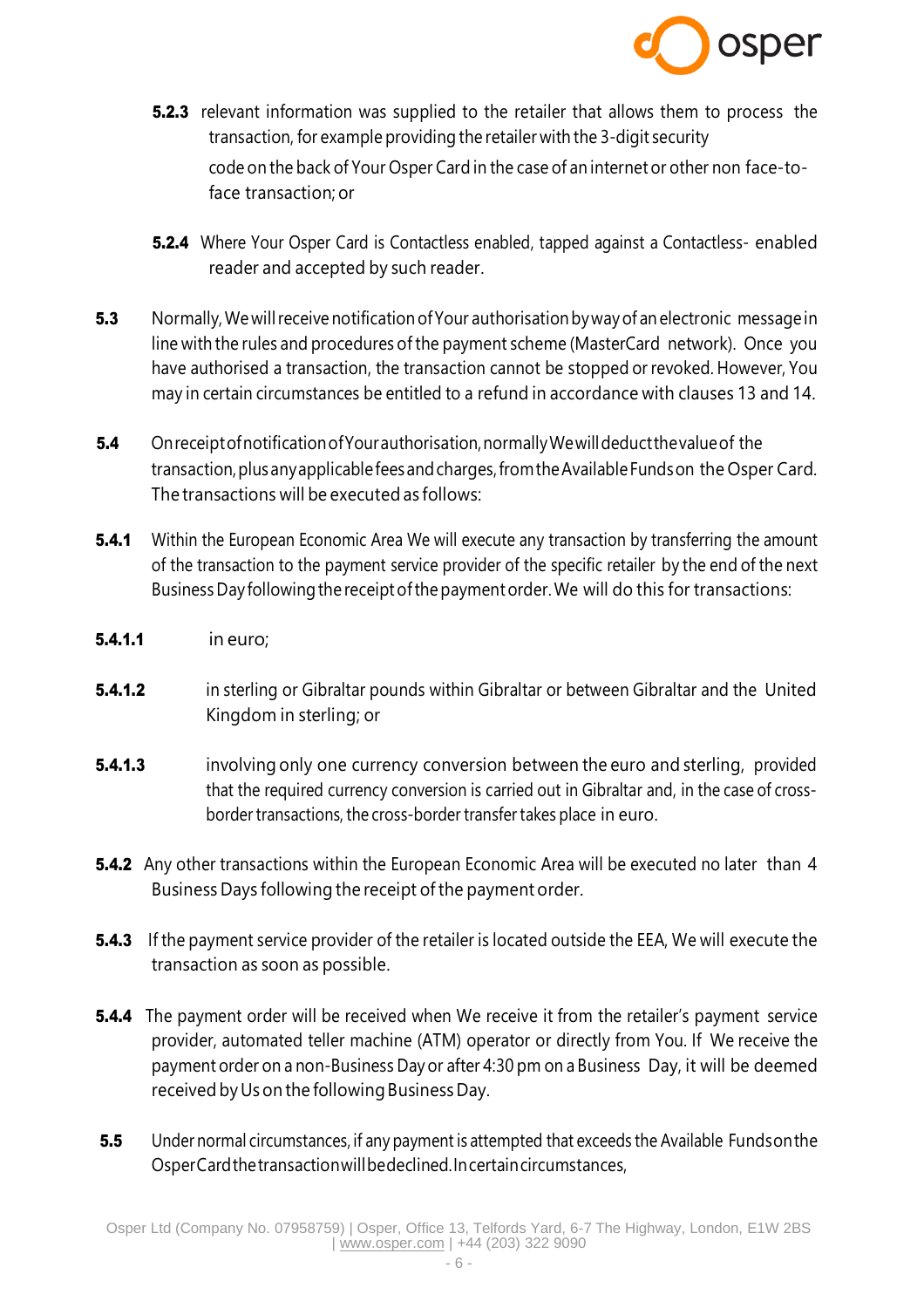

atransaction maytakeYourOsperCardintoanegativebalance –thiswillnormally bewherethe merchanthas failed to seek authorisation for the transaction. In these cases, We will attempt to recover some or all ofthe money from the merchantif We can, providing that We are satisfied that You have not deliberately used the Osper Card in the manner that would result in a negative balance. We will deal with such instances on a case by case basis, but where there is a negative balance on Your Osper Card, We may require You to make up the shortfall and, until there are Available Funds on Your Osper Card, We may restrict or suspend the use of Your Osper Card.

- **5.6** The Osper Card may be used in full or part payment for purchases. In the case of part payment, the cardholder will be required to pay the outstanding amount of the purchase by an alternative means, for example, cash or debit card or credit card.
- 5.7 You are able to use Your Osper Card to enable Contactless transactions. When using Your Osper Card for Contactless transactions, a maximum limit will apply. The limit is regulated by MasterCard and may vary from time to time. We will advise You what the limit is and of any changes to the limit on Our Website.
- **5.8** If You use Your Osper Card for a transaction in a currency other than the currency that the Osper Card is denominated in, the transaction will be converted to the currency thatthe OsperCardisdenominatedinbytheMasterCardschemenetwork at a rate set by MasterCard International Incorporated. https:/[/www.mastercard.com/global/currencyconversion T](http://www.mastercard.com/global/currencyconversion)he exchange rate varies throughout the day and is not set byUs, therefore We are notresponsible for and cannot guarantee You will receive a favourable exchange rate. You can ask Us for information about the exchange rate used after the transaction has been completed by contacting Our Osper Help team in accordance with clause 15. You will also be notified of any applicable exchange rate for each transaction in Your online account, which is updated daily.
- **5.9** Normally, We will be able to support transactions 24 hours per day, 365 days per year. However, We cannot guarantee this will be the case, and in certain circumstances – for example a serious technical problem – We may be unable to receive or complete transactions.

### 6. **RESTRICTIONS ON USE OF OSPER CARDS**

- **6.1** You must ensure that You have sufficient Available Funds on Your Osper Card to pay for each purchase, payment or cash withdrawal using the Osper Card.
- **6.2** The Osper Card is not linked to a bank deposit account and is not a cheque quarantee card, chargecardor creditcard,normayitbeusedasevidenceofidentity.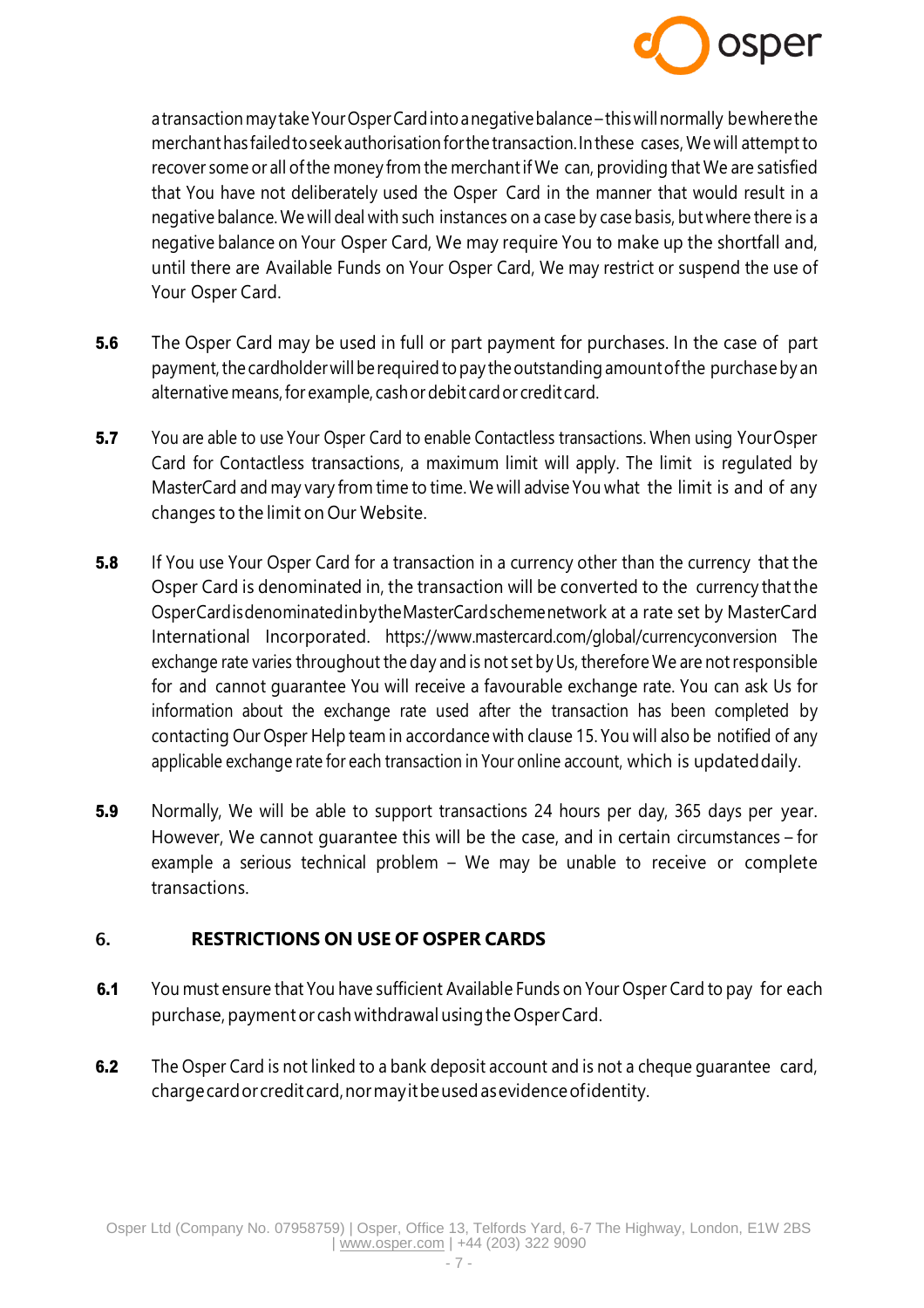

- 6.3 The Osper Card may not be used for preauthorised regular payments, for gambling, or for any illegal purposes. The Osper Card may not work to pay for car hire or to pay for hotel accommodation. Furthermore, certain types of transactions may be blocked when a merchant has classified themselves as a Dating and Escort Service, Massage Parlour, Off-licence, Alcoholic Drinking Place, Cigar store or stand, Inbound Teleservices Merchant.
- 6.4 You may reload subject to the loading limits detailed on Our Website[https://osper.com/terms/osper-card-limits.pdf.](https://osper.com/terms/osper-card-limits.pdf) For the purposes of preventing fraud, money laundering, terrorist financing or any other financial crime We reserve the right to vary these limits and to decline any reload at any time. The applicable TopUpAdministrationfeeor Load Administration fee applies as set out in clause 4. The Osper Card may only be loaded via channels that We approve. The type and nature of these load channels will depend on the commercial relationship We have with Our partners. We will describe these load channels applicable to Your Osper Card on Our Website, however should You have any questions about ways to load YourOsperCardpleasecontactOurOsperHelpteaminaccordancewithclause15.
- **6.5** Spending limits apply to the Card. For details, see Our Website https://osper.com/terms/osper-card-limits.pdf.
- 6.6 Any preauthorisation amount (such as a hotel booking or car hire) will place a "hold" on Your AvailableFundsuntiltheretailersendsUsthefinalpaymentamountofYour purchase,whichmay takeupto30days. Oncethefinalpaymentamountisreceived, the preauthorisation amount on hold will be removed. During the hold period, You will not have access to the preauthorised amount.

# 7. **MANAGING YOUR OSPERCARD**

**7.1** From 13<sup>th</sup> July 2018, We will email You when your monthly statement is available for download in the Osper app setting out: a reference enabling You to identify each transaction; the currency in which Your Card is debited; the amount of any transaction charges including their break down, where applicable; the exchange rate used in the transaction by Us and the amount of the transaction after the currency conversion, where applicable; and the transactiondebit valuedate.

Ifthere are no transactions on theCard for more than a month then we will not provide you with a statement.

7.2 YouwillneedaccesstotheinternettomanagetheCard.Youmaycheckthebalance andAvailable Funds on Your Osper Card or view a statement of recent transactions, which will be updated daily, by logging into the Osper App.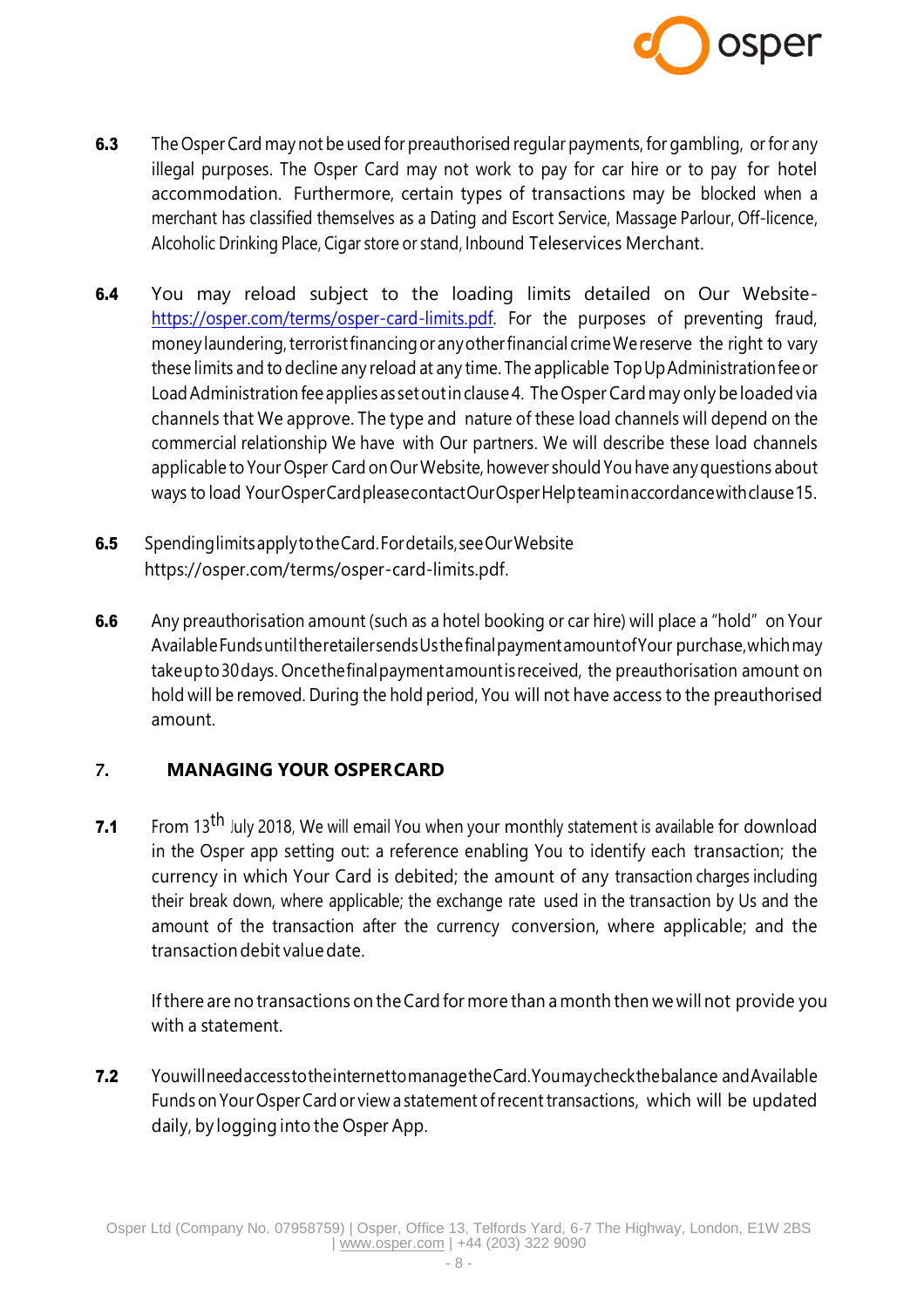

7.3 You may require the information specified in clause 7.1 above to be made available as specified inclause7.2instead(intheOsperApp).IfYouchosetodoso,Youmust separately agree in the Osper app.

### 8. **EXPIRY OF THE OSPERCARD AND DURATION OF THE AGREEMENT**

- 8.1 Your Osper Card will expire on the Expiry Date. On that date, subject to clause 8.2 below, this Agreement will terminate in accordance with clause 10, the Osper Card will cease to function andYouwill notbe entitledtouse the Osper Card. If your card is not renewed in accordance with clause 8.2 you should redeem your Available Funds in accordance with clause 9.
- 8.2 Provided your Osper Subscription fees are up to date, your account is in good order and the programme is still actively issuing cards, We may issue a new Osper Cardto You shortly before theExpiryDate,howeverWearenotobligatedtodoso,andmay electnottoissueareplacement Osper Card at Our sole discretion. If we do issue a new Card, a new Expiry Date will apply and the new Card will expire on that Expiry Date.
- 8.3 Any arrangements for the issue of a replacement Osper Card in accordance with clause 8.2 above, will be described on Our Website and in the Osper App. The "cooling off" period described in clause 9 will not apply to any replacement Osper Card issued by Us. If you do not wish to receive a replacement Card, you may terminate the Agreement free of charge as set outin clause 10.3.
- 8.4 Although the initial duration of the Agreement expires on the Expiry Date, due to the fact that it is possiblefortheAgreementtobeextended,assetoutinclause8.2,We will treat the Agreement as an indefinite Agreement for the purposes of payment regulation and will not charge You a Parent Wallet Refund fee if you terminate the Agreement before the Expiry Date. Your right to cancel the Agreement in clause 10.3 remains unaffected.

# 9. **COOLING OFF AND REDEMPTION PROCEDURE**

9.1 You are entitled to a 14-day "cooling off' period from the Order Date during which You may cancel Your Osper Card. Should You wish to cancel Your Osper Card and this Agreement during the "cooling off" period, please contact the Osper Help team or complete the online cancellationformontheOsperWebsite **within14 daysofordering the Osper Card** and a fullrefundofanyfeespaidtodatewillbe madetoYou.\* **IfYouhaveusedtheCard,You will not be entitled to a refund of any funds that have been spent, including any associated fees, but We will**

**refund Your Subscription fee and any unspent Available Funds free of charge.**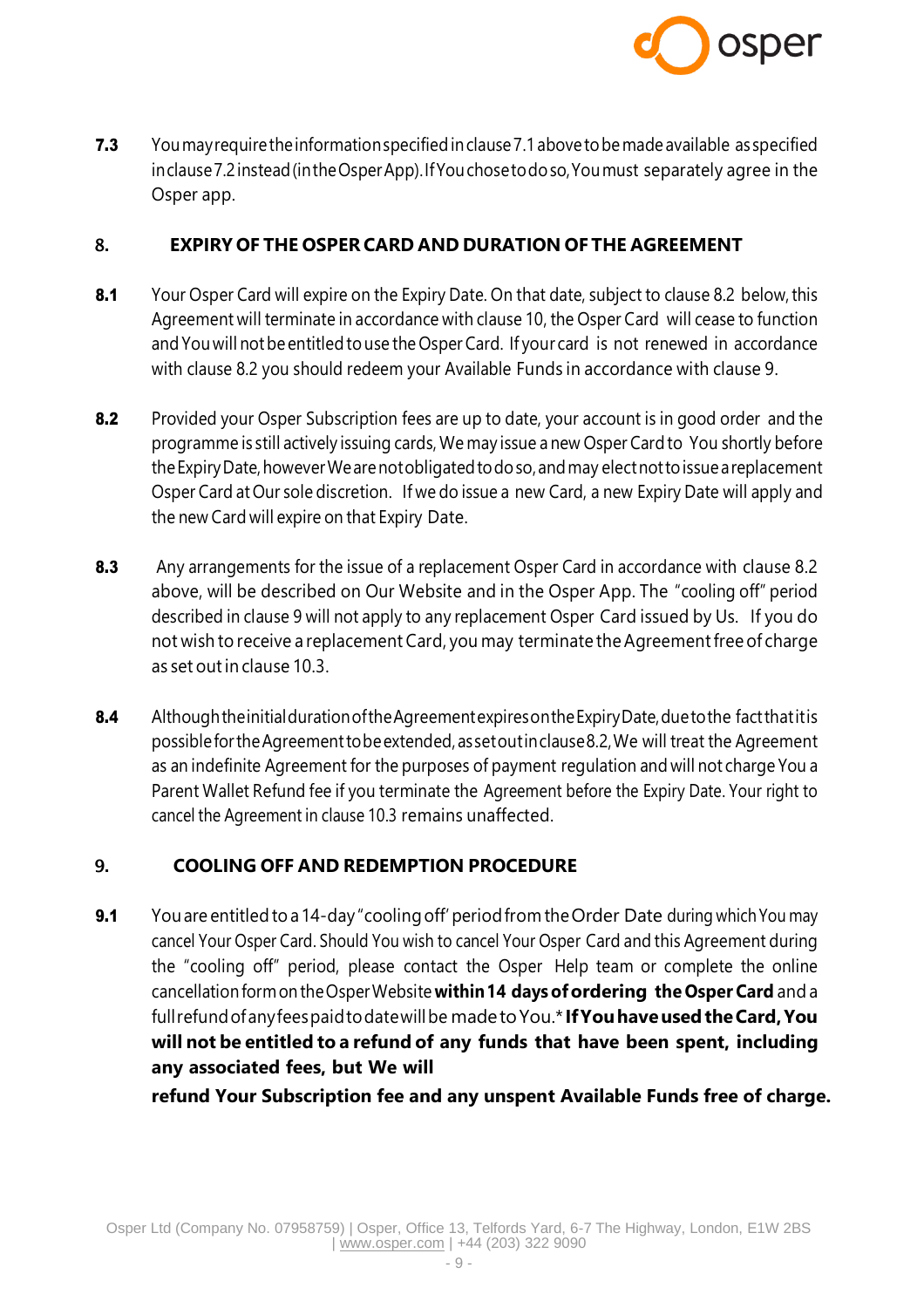

IfyourOsperCardcomeswithafreeTrialPeriod,**YoumaycancelYourOsperCard at any timeduringtheTrialPeriod**usingoneofthemethodsof contactdescribed above.

\*Third party branded cards are not entitled to a refund of purchase fees due to personalisation. (The Consumer Contracts Regulation 2010, Part 3, section 28(b))

9.2 Following the end of the "cooling off" period in clause 9.1 above, You may terminate this Agreement in accordance with clause 10.3 and redeem all of the Available Fundsonthe Cardby contactingOurCustomerServices teamin accordancewith clause15.Uponthe Expiry DateandterminationoftheAgreement,Youmay redeem all ofthe Available Funds on the Card free of charge. Before termination and during Your Agreement with Us You may redeem some or all of the Available Fundsby contacting Our Customer Services teaminaccordance withclause15,in which case You will be charged a Parent Wallet Refund fee in accordance with clause

4. We will deduct any Parent Wallet Refund fee payable to Us from the Available Funds on the CardandwillrefundtheremainingAvailableFundsontheCard followingthedeductionof the Parent Wallet Refund fee to the loading source. We will not complete Your redemption request if We believe You have provided false information, We are concerned about the security of a transaction, if Your Card is not in good standing, or if there are insufficient Available Funds to cover the Parent Wallet Refund fee.

- 9.3 If You request redemption of the entire remaining balance in accordance with clause 9.2, We will assume that it is Your intention to terminate this Agreement and will cancel Your Osper Card.
- 9.4 Ifforanyreason You havesome Available Fundsleft following the termination of the Agreement, Youmayredeemtheminfullupto6yearsfollowingthetermination.We will chargeyouaParent WalletRefundfeeifYourequestredemptionmorethanone year after thetermination.
- **9.5** If you wish to cancel after ordering the Card but have not yet activated the Card, please contact our Customer Support team to process the cancellation request.

# 10. **TERMINATION OF THISAGREEMENT**

- 10.1 Subject to clauses 10.2 and 10.3, this Agreement will terminate on the Expiry Date subject to:
	- 10.1.1 a replacement Card being issued to You on or before the Expiry Date of Your Card in accordance with clause 8.2; or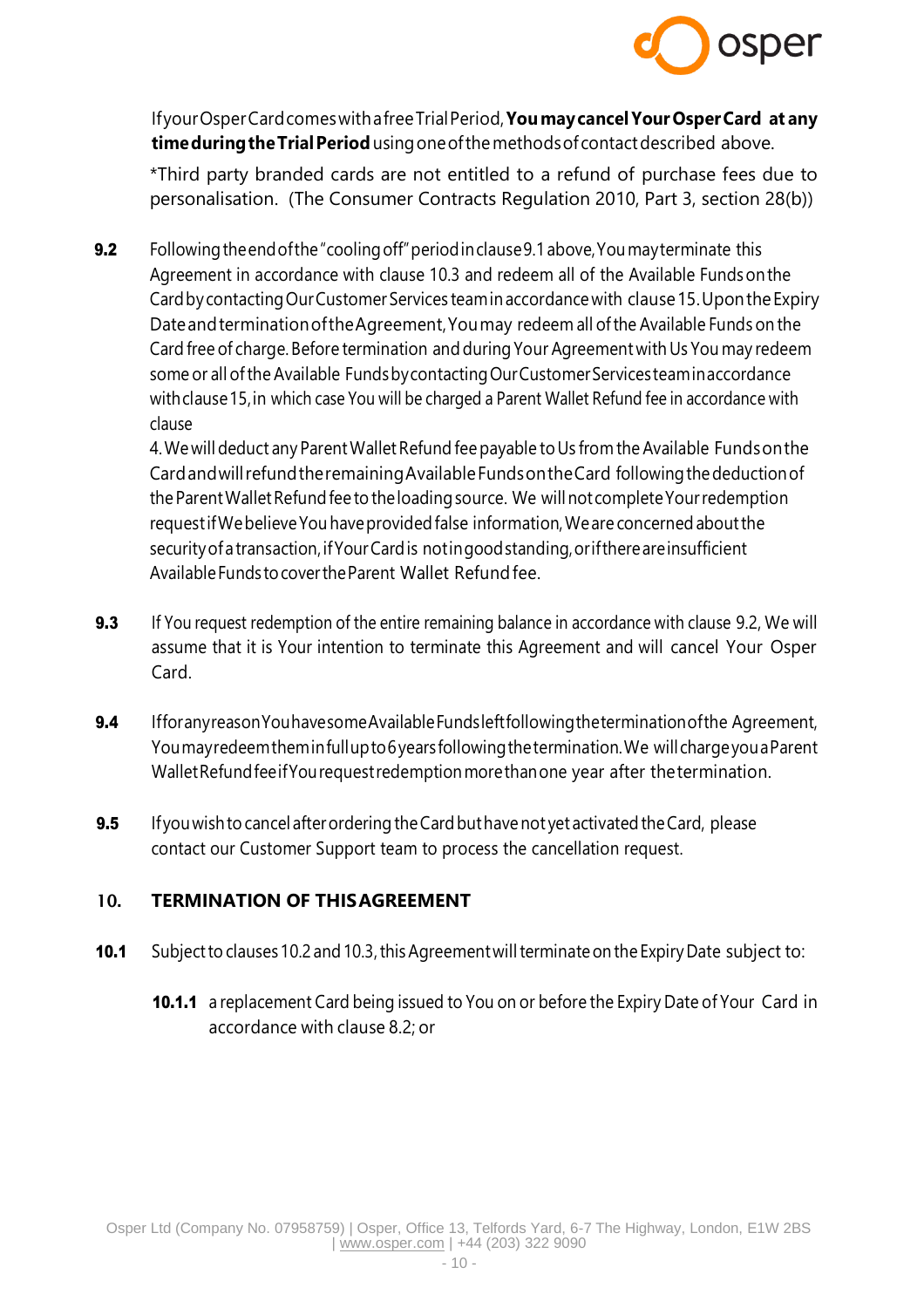

- **10.1.2** a request for cancellation by You and/or redemption by You of the entire remaining balanceonYourOsperCardinaccordancewithclause9.2above.
- 10.2 Wemay terminate this Agreement and inform You of the termination immediately unless prohibited bylaw:
	- 10.2.1 if You breach an important part of this Agreement, or repeatedly breach the Agreement and fail to resolve the matter within 10 days, or use Your Osper Card or any of its facilities in a manner that We reasonably believe is fraudulent or unlawful;
	- **10.2.2** if You act in a manner that is threatening or abusive to Our staff, or any of Our representatives; or
	- 10.2.3 if You fail to pay fees or charges that You have incurred or fail to put right any shortfall on the balance of Your Osper Card.

We may also terminate the Agreement for no or any reason, including the reasons above, by giving You two months' notice.

- 10.3 You may terminate the Agreement at any time free of charge by contacting Ususing the contact details in clause 15.1.
- 10.4 If the Agreement terminates We will cancel Your Osper Card and You must tell Us as soon as practicable what You want Us to do with any unused Available Funds on Your Osper Card by emailing us at [help@osper.com.](mailto:help@osper.com)

# 11. **KEEPING YOUR OSPER CARD AND DETAILS SAFE**

- 11.1 We will assume that all transactions entered into by You with Your Osper Card or Osper Card detailsismadebyYouunlessYounotifyUsinaccordancewithclause 14.1.
- 11.2 You are responsible for keeping Your Osper Card and its details safe. This means You must take all reasonable steps to avoid the loss, theft or misuse of the Osper Card or details. Do not disclose the Osper Card details to anyone except where necessary tocomplete atransaction.Youshould be happy that the retailer or service provider is genuine and has taken adequate steps to safeguard Your information before proceedingwiththetransactionandsupplyingthemwith thephysicalOsperCardor details.
- 11.3 You must keep Your PIN safe at all times. This includes: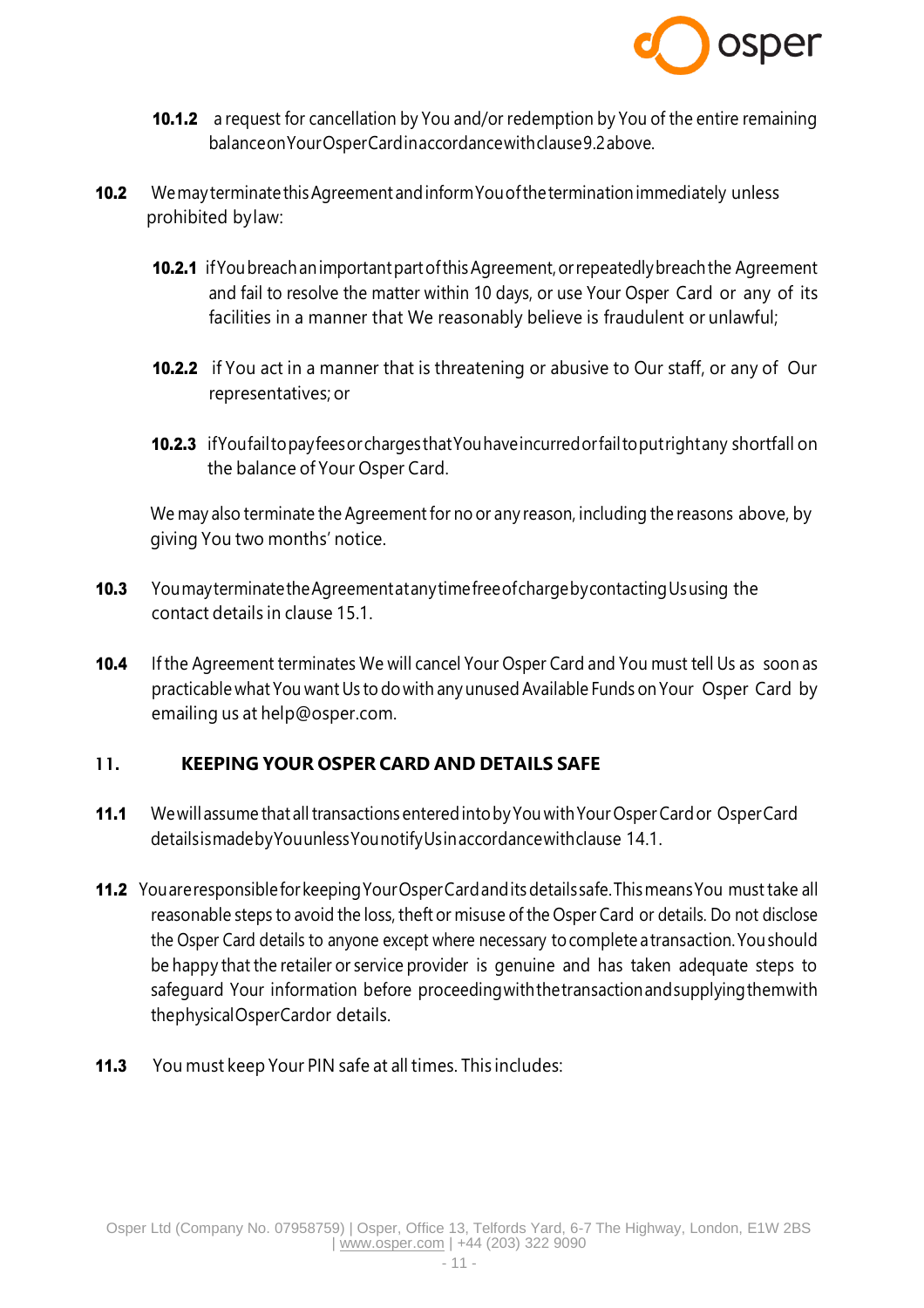

- **11.3.1** memorising Your PIN as soon as You receive it, and destroying the message on which We provided the PIN to You immediately;
- 11.3.2 never writing Your PIN on Your Card or on anything You usually keep with Your Card;
- **11.3.3** keeping Your PIN secret at all times, including by not using Your PIN if anyone else is watching;and
- **11.3.4** not disclosing Your PIN to any person.

Failure to comply with this may be treated as gross negligence and may affect Your ability to claim any losses. **Never communicate Your PIN or Osper Card number toanyonein writing.**Thisincludesprintedmessages,e-mailsandonlineforms.

### 12. **LOST, STOLEN OR DAMAGED OSPER CARDS**

Telephone: 020 3322 9090

- **12.1** If You lose Your Osper Card or it is stolen or damaged, or You suspect it has been used by someone else, as soon as You become aware of this please if possible block the Osper Card using the Osper App and then You must notify Us of this without undue delay by telephoning Our Osper Help team in accordance with clause 15 of thisAgreement.Youwillbe asked to provide Your Osper account number and other information to verify that You are the authorised cardholder. Following satisfactory completion of the verification process, We will then immediately permanently block any lost or stolen Osper Card to prevent unauthorised use and cancelanydamaged Osper Card to prevent further use.
- **12.2** After You have notified Us of the loss, theft or risk of misuse, and providing that We are able to identify Your Osper Card and satisfy certain security checks, We will issue areplacement Osper Cardand/orPINtoYou.Certainfeesmayapplyforthere-issue of a lost or stolen card, please see clause 4 for further details. The "cooling off" period described in clause 9 does not apply to replacement OsperCards.

### 13. **PURCHASES FROMRETAILERS**

- **13.1** We are not responsible for the safety, legality, quality or any other aspect of the goods and services purchased with the Osper Card.
- **13.2** Where a retailer provides a refund for any reason (for example, if You return the goods as faulty) it can take several days for the notification of the refund and the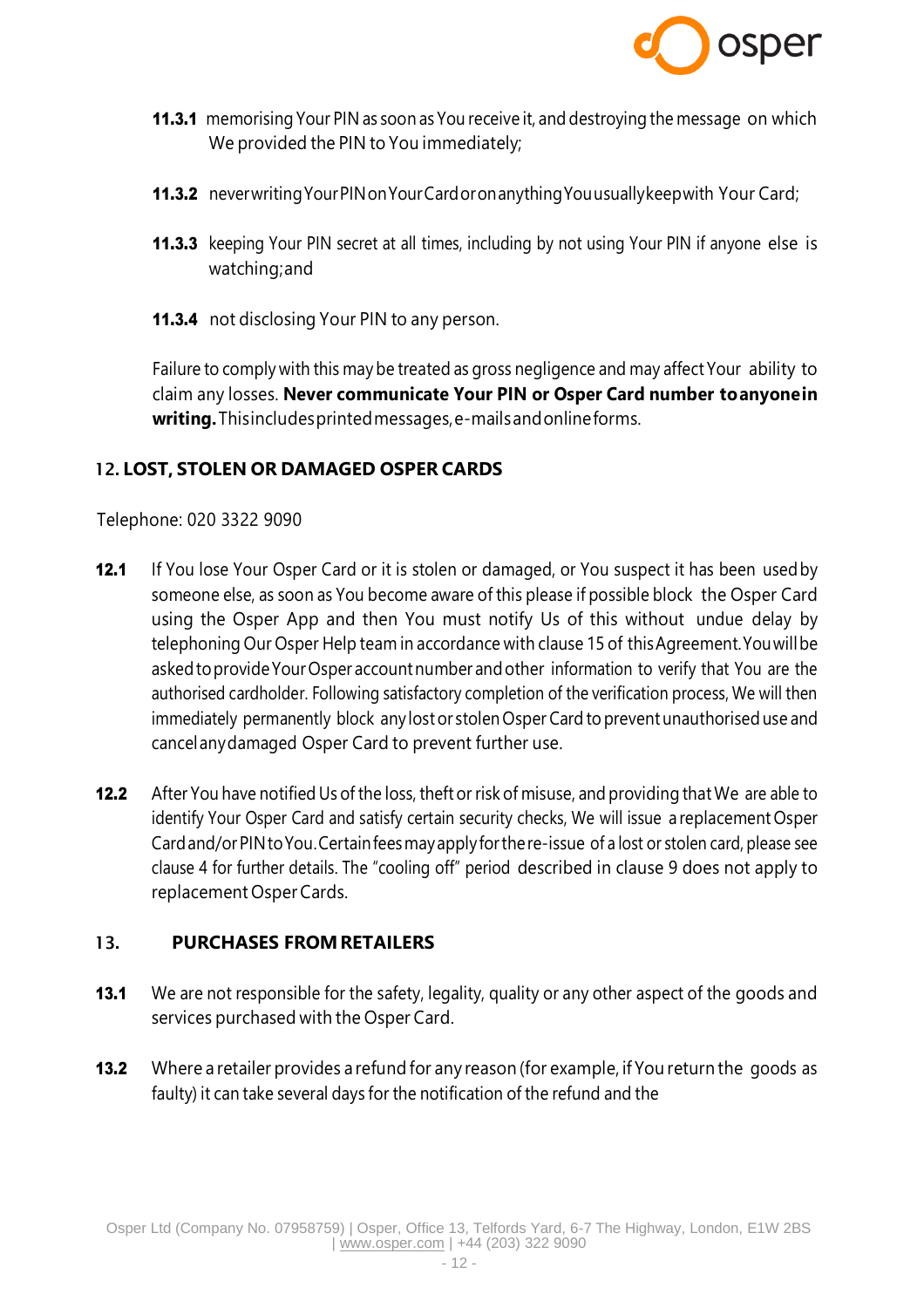

money itselfto reach Us. As such, please allow 5-10 days from the date the refund was carried outfor the refund to be applied to Your Osper Card.

### 14. **TRANSACTION DISPUTES AND CARD SUSPENSION**

- 14.1 If You believe You did not authorise a particular transaction or that a transaction was incorrectly carried out, in order to get a refund You must contact Our Customer Services teamwithout undue delay - as soon as You notice the problem, and in any casenolaterthan13monthsafter the amount of the transaction has been deducted from the Card. We will as soon as practicable, andinanyeventnolaterthanthe end of the Business Day following the day on which We become aware of the unauthorised transaction, refund any unauthorised transaction and any associated transaction fees and charges payable under this Agreement subject to the rest of this clause 14, except in cases whereWe have a reasonable suspicion that You have acted fraudulently, in which case We will conduct an investigation as quickly as possible and notify You of the outcome. If the investigation shows that the transaction was indeed unauthorised, we will refundYouassetoutaboveinthisclause14.1.
- 14.2 If a transaction initiated by a retailer (for example, this happens when You use Your Card in a shop) has been incorrectly executed and We receive proof from the retailer's payment service provider that We are liable for the incorrectly executed transaction, We will refund as appropriate and immediately the transaction and any associated transaction fees and chargespayableunderthisAgreement.

We arenotliable for any incorrectly executed transactions ifwe canshow thatthe paymentwas actuallyreceivedbytheretailer'spaymentserviceprovider,inwhich case they will be liable.

We execute transactions in accordance with the transaction detail received. Where the detail providedto us is incorrect,wewillnotbe liable forincorrectly executing thetransaction,butwe will make reasonable efforts to recover the funds involved. In such a case we may charge you a reasonable fee to cover our administration costs, of which we will notify you in advance.

- **14.3** If You receive a late payment from another payment service provider (e.g. a refund from a retailer's bank) via Us, We will credit Your Account with the relevant amount of any associated fees and charges so that You will not be at a loss.
- 14.4 Subject to the rest of this clause 14, We will limit Your liability to £35 for any losses incurred in respect of unauthorised transactions arising from the use of a lost or stolen Card, or the misappropriationoftheCard'sdetails,exceptwhere:

14.4.1 the loss, theft or misappropriation of the Card was not detectable by You before the unauthorised transaction took place (unless you acted fraudulently, in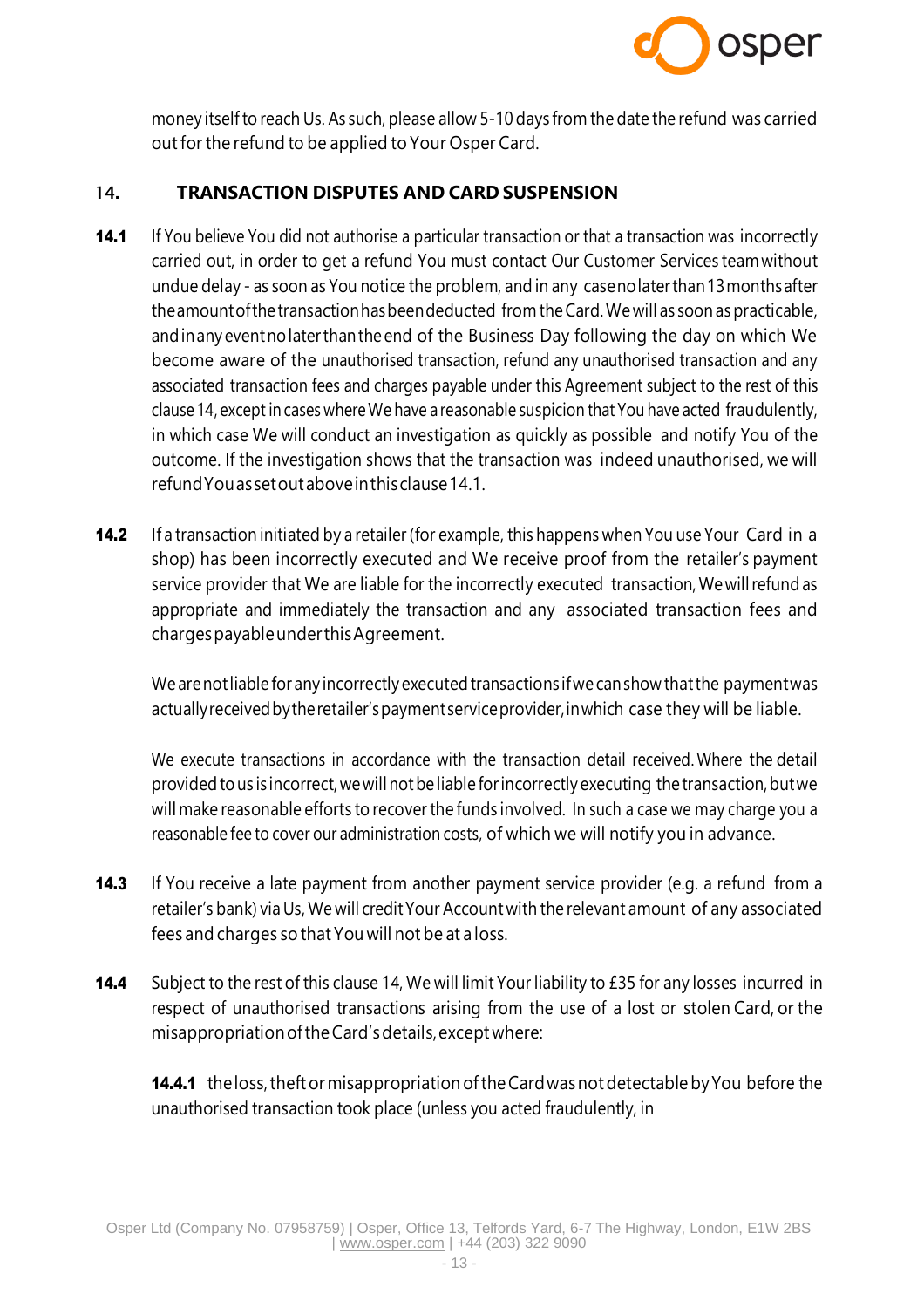

which case You are liable for all losses incurred in respect of the unauthorised transaction), or

**14.4.2** the loss was caused by acts or omissions of one of Our employees or agents, in which

case You are not liable for any losses.

- 14.5 You will be liable for all losses incurred in respect of an unauthorised transaction if You:
	- **14.5.1** have acted fraudulently; or

**14.5.2** have intentionally or with gross negligence failed to:

**14.5.2.1** look after and use Your Osper Card in accordance with the Agreement; or

**14.5.2.2** notify Us of the problem in accordance with clause 12.1.

**14.6** Except where You have acted fraudulently, You will not be liable for any losses incurred in respect of an unauthorised transaction:

**14.6.1** which arise after Your notification to Us;

**14.6.2** where You have used the Osper Card in connection with a distance contract, for example, for an online purchase; or

**14.6.3** where We have failed to provide You with the appropriate means of notification, as found in clause 12.1.

- **14.7** Depending on the circumstances, Our Customer Services team may require You to complete a dispute declaration form. We may conduct an investigation either before orafteranyrefundhas beenmade.WewillletYouknowas soonaspossiblethe outcome of any such investigation. If Our investigations show that any disputed transactionwas authorisedbyYouorYou may haveacted fraudulentlyor with gross negligence, We may reverse any refund made and You will be liable for all losses We sufferin connection with the transaction including but notlimited to the costof any investigation carried out by Us in relation to the transaction. We will give You reasonable notice of any reverse refund.
- **14.8** In certain circumstances, a transaction will be initiated but not fully completed. Where this happens, this may result in the value of the transaction being deducted from the Osper Card balance and therefore unavailable for use – We refer to this as a "hanging authorisation" or "block".In thesecasesour system automatically cancels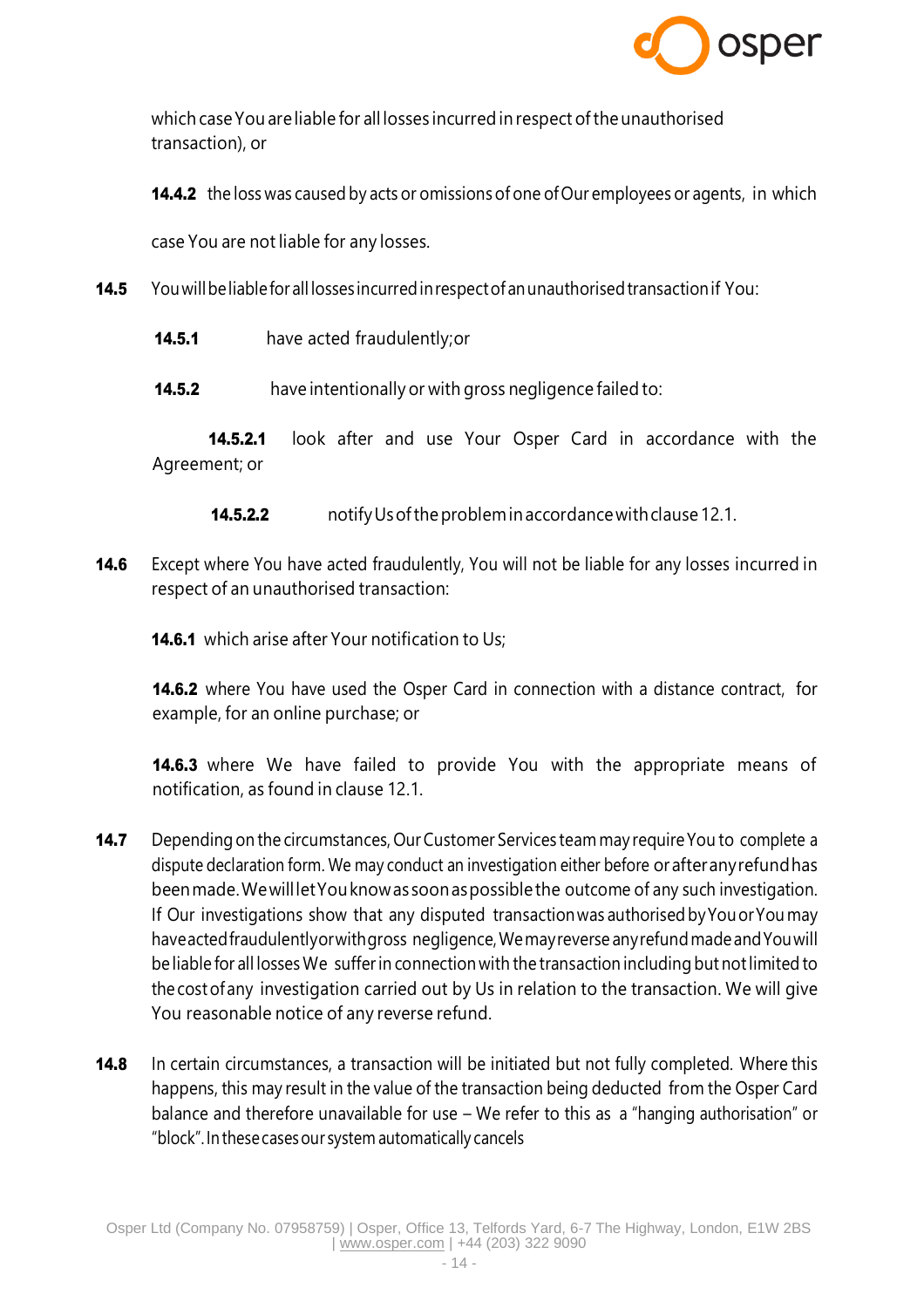

hanging authorisations after 10 days. If funds are still blocked after 10 days, You will need to contact Our Osper Help team in accordance with clause 15 and present relevantevidence to show thatthetransactionhasbeen cancelledorreversed.

14.9 In certain circumstances, We may without notice refuse to complete a transaction that You have authorised. These circumstances include:

**14.9.1** if We have reasonable concerns about the security of Your Osper Card or We suspect YourOsperCardisbeingusedinafraudulentor suspiciousmanner;

- 14.9.2 if there are not sufficient Available Funds to cover the transaction and all associated feesatthetimethatWereceivenotificationofthetransaction;
- **14.9.3** if there is an outstanding shortfall on the balance of Your Osper Card;
- **14.9.4** if We have reasonable grounds to believe You are acting in breach of this Agreement;
- **14.9.5** if there are errors, failures (mechanical or otherwise) or refusals by merchants, payment processorsorpaymentschemesprocessingtransactions;or
- **14.9.6** if We are required to do so in order to comply with the law.
- **14.10** Unless it would be unlawful for Us to do so, where We refuse to complete a transaction for You in accordance with clause 14.9 above, We will notify You as soon as reasonably practicable of the refusal and the reasons for the refusal, together where relevant, with the procedure for correcting any factual errors thatled to the refusal.
- 14.11 Wemay suspend Your Osper Card, in which case You will not be able to use it for any transactions, if We have reasonable concerns about the security of Your Osper Card or We suspect Your Osper Card is being used in a fraudulent or unauthorised manner.WewillnotifyYouofany suchsuspensioninadvance,orimmediately after if this is not possible, and of the reasons for the suspension unless to do so would compromise reasonable security measures or otherwise be unlawful. We will lift the suspension and,where appropriate, issue anew OsperCard freeof charge as soon aspracticableonce the reasons forthe suspension cease to exist.
- **14.12** This clause 14.12 applies when you use AISP services. We may deny an AISP access to Your emoney Account connected to Your Card for reasonably justified and duly evidenced reasons relating to unauthorised or fraudulent access to Your Account by that AISP. If We do deny access in this way, We will notify You of the denial and the reason for the denial in advance if possible, or immediately after the denial of access,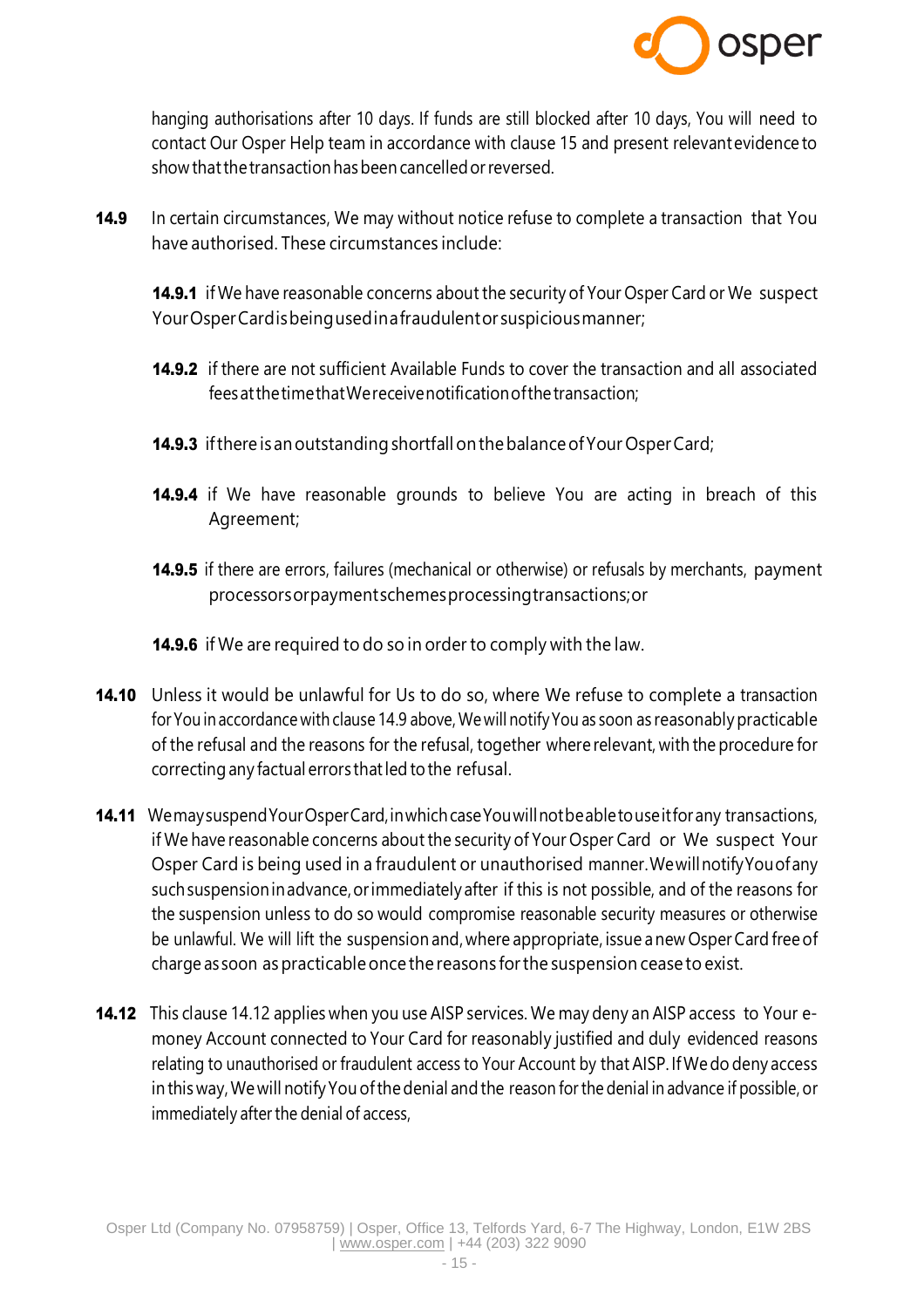

unless to do so would compromise reasonably justified security reasons oris unlawful.We will allow AISP access to Your Account once the reasons for denying access no longer apply.

- 14.13 You may also be entitled to claim a refund for a transaction that You authorised provided that:
	- 14.13.1 Your authorisation did not specify the exact amount when You consented to the transaction; and
	- **14.13.2** the amount of the transaction exceeded the amount that You could reasonably have expected it to be taking into account Your previous spending pattern on the Osper Card, the Agreement and the circumstances of this case.

Such a refund must be requested from Our Osper Help team within **8 weeks** of the amount being deducted from the Osper Card.We may require You to provide Us with evidence to substantiate Your claim. Any refund or justification for refusing a refund will be provided within 10 Business Days of receiving Your refund requestor, where applicable, within 10 Business Days of receiving any further evidence requested by Us. The refund shall be equal to the amount of the transaction. Any such refund will not be subject to any relevant fees.

### 15. **OSPER HELP TEAM**

- **15.1** Our Osper Help team are normally available 9am to 6pm Monday to Sunday. During these hours We will endeavour to resolve all enquiries immediately, however please note that certain types of enquiry can only be resolved between normal business hours (see clause 15.2). You can contact Our Osper Help team by the following methods:
	- emailing: [help@osper.com](mailto:help@osper.com)
	- in-app chat
	- writing to Osper, Office 13, Telfords Yard, 6-7 The Highway, London, E1W 2BS

If We need to contact You or send You a notification under this Agreement, We will do so by sending an email to the email address You provided Us with when You obtained the Card, by sending an SMS to Your registered mobile number or by sending a notification to Your Osper App, unless stated otherwise in the Agreement.

If We need to contact You in the event of suspected or actual fraud or security threats,We willfirst send You anSMS or anotification to Your Osper App prompting You to contact Our Customer Services team.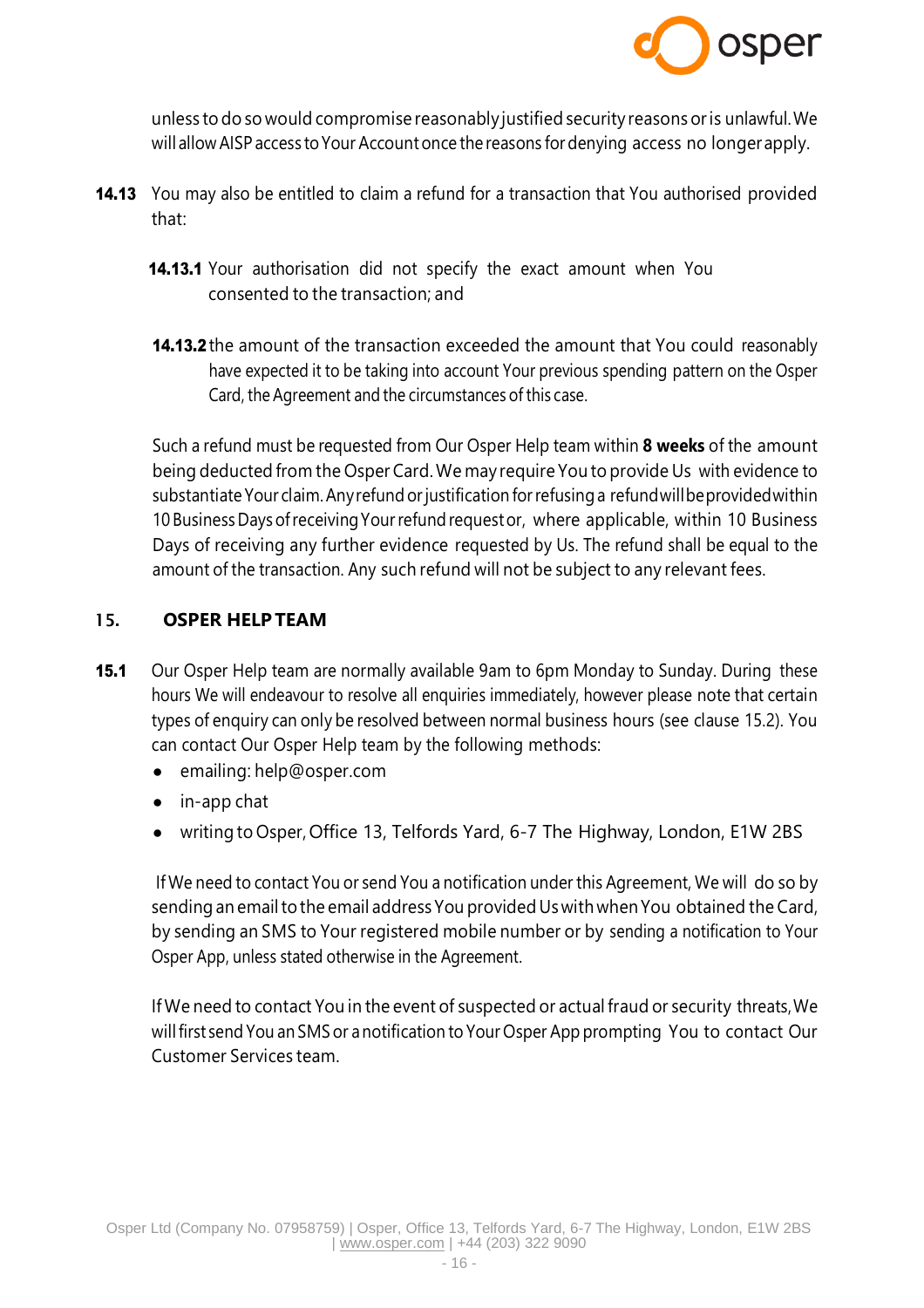

- **15.2** Our business opening hours are Monday to Friday, 9am to 5pm. Correspondence receivedafterthe closeofbusinesson aparticular dayor onanon-Business Day will be treated as having arrived on the following Business Day.
- **15.3** If You are not satisfied with any element of the service You receive, any complaints should be madetoOurcustomerservicesteamusingthecontactdetailsinclause 15.1 above. Calls may be monitored or recorded for training purposes.
- **15.4** We do everything We can to make sure You receive the best possible service. However, if You are not happy with how Your complaint has been managed by Our customer care team and You wish to escalate Your complaint, You should contact the card issuer, IDT Financial Services,PO Box 1374, 1 Montarik Building, 3 Bedlam Court, Gibraltar. Email address: [complaints@idtfinance.com,](mailto:complaints@idtfinance.com) web [www.idtfinance.com](http://www.idtfinance.com/) in the first instance for further assistance. A copy of our complaintspolicy canbefoundonourwebsiteorrequestedby contactingus.
- 15.5 If, having exhausted Our complaints procedure, You remain unhappy, You may complain to the Financial Services Commission, PO Box 940, Suite 3, Ground Floor, Atlantic Suites, Europort Avenue, Gibraltar, e-mail [psdcomplaints@fsc.gi, w](mailto:psdcomplaints@fsc.gi)eb [www.fsc.gi.I](http://www.fsc.gi/)tisimportant tobeawarethatlegallyitisnottheroleoftheGibraltar FinancialServicesCommissionto resolvedisputesbetweenYouandUs.
- **15.6** Generallyspeaking, in the EEA, if you opened your Account online or used a service like Ours online,youmaysubmityourcomplaintontheEuropeanCommission onlinedispute resolutionplatform(ODRplatform)insteadofcomplainingdirectlyto the Financial Services Commission at http://ec.europa.eu/odr. At this moment in time, it is not possible to use the platformfor aGibraltarissuerlikeUsbutthismay changeinthefuture.Wewillnotifyyou ofany such changes.

### 16. **LIMITATION OF LIABILITY**

- 16.1 None of the organisations described in clauses 1.2 and 1.3 will be liable for:
	- 16.1.1 any fault or failure relating to the use of the Osper Card that is a result of abnormal and unforeseeable circumstances beyond Our control which would have been unavoidabledespite allOur efforts tothe contrary, includingbut notlimitedto,afault in orfailure of data processing systems;
	- 16.1.2 the goods or services that You purchase with Your Osper Card;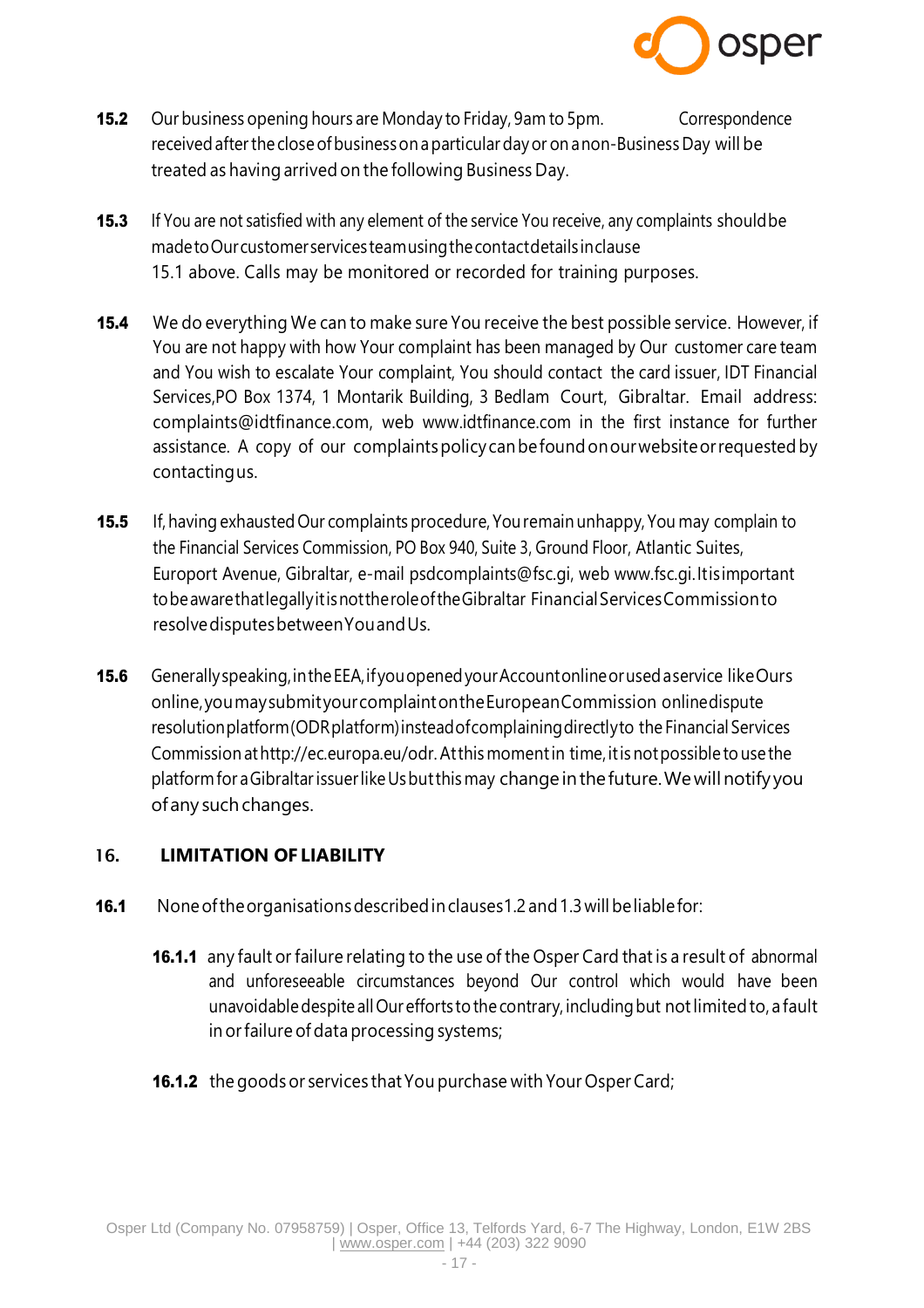

- 16.1.3 any loss of profits, loss of business, or any indirect, consequential, special or punitive losses arising from your use or your inability to use the Osper Card; or
- 16.1.4 a merchant refusing to honour a transaction or refusing a payment; or
- **16.1.5** any acts or omissions that are a consequence of Our compliance with any national or European Union law.

**In any event the liability of the organisations described in clauses 1.2 and 1.3 will be limited to the balance of the Osper Card at the time that the event occurs.**

- **16.2** In addition to the circumstances in clause 16.1, Our liability shall be limited as follows:
	- 16.2.1 where Your Osper Card is **faulty** due to Our fault, Our liability shall be **limited to the replacement of the Osper Card or, at Our choice, repayment to You of the Available Funds on Your Osper Card**; or
	- 16.2.2 where**sumsareincorrectlydeducted**fromYourOsperCardduetoOur fault, **Our liability shall be limited to payment to You of an equivalent amount.**

# 16.3 In **all other circumstances of Our default, Our liability will be limited to repayment ofthe amount of any Available Funds on the Osper Card**.

- 16.4 Nothing in this Agreement shall exclude or limit any regulatory responsibilities We have which We are not permitted to exclude or limit, or Our liability for death or personal injury.
- **16.5** If You have used Your Osper Card or allowed Your Osper Card to be used fraudulently, in a manner that does not comply with this Agreement, for illegal purposes, or if You have allowedYourOsperCardordetailstobecompromiseddue toYourgrossnegligenceYouwillbe held responsible for the use and misuse of the Osper Card. We will take all reasonable and necessary steps to recover any loss from You, and there shall be no maximum limit to Your liability except where relevant laws orregulations impose such a limit. This means You should take care ofYourOsper Card and details and actresponsibly, or You will be held liable.
- **16.6** The Gibraltar Deposit Guarantee Scheme does not apply to Your Card. This means that in the unlikely event that IDT Financial Services Limited became insolvent, Your Card may become unusable and any funds associated with Your Card may be lost.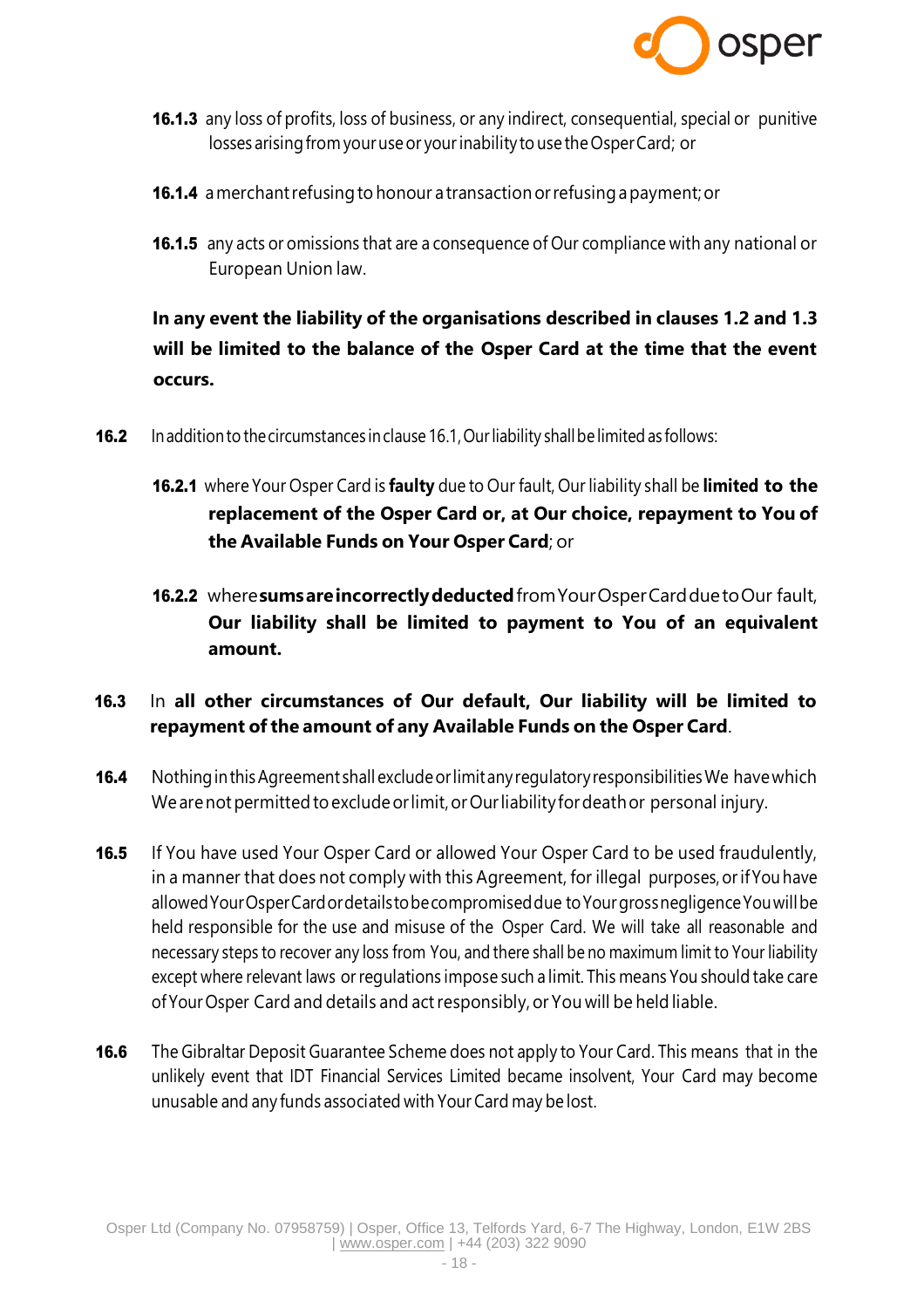

By using Your Osper Card and by entering into this Agreement You are indicating that You understand and accept these risks.

16.7 As a responsible e-money issuer We take the security of Your money very seriously. Your funds are held in a secure client account, specifically for the purpose of redeeming transactions made via Your Osper Card. In the unlikely event of any insolvency, funds that have reached Our account will be protected against claims by creditors. We will be happy to talk through any questions or concerns You might have. Please contact Our Osper Help team for further information.

### 17. **YOUR PERSONAL INFORMATION**

- 17.1 We collect certain information about the purchaser and the users of the Osper Card in order to operate the Osper Card programme. Osper and IDT Financial Services Limited are Data Controllers of Your personal data, and will manage and protect Your personal data in accordance with the Data Protection Act 1998 (UK) and Data Protection Act 2004 (Gibraltar) respectively. By agreeing to these terms You acknowledge andagree thatthat each of Osper and IDT Financial Services Limited may share your personal information with each other in their capacities as joint Data Controllers.
- **17.2** We may transfer Your personal data outside the EEA to Our commercial partners where necessary to provide Our services to You, such as customer service, account administration, financial reconciliation, or where the transfer is necessary as a result of Your request, such as the processing of any international transaction. When We transfer personal data outside the EEA, We will take steps to ensure that Your personal data is afforded substantially similar protection as personal data processed withintheEEA.Pleasebeawarethatnotallcountrieshave laws toprotectpersonal datainamannerequivalenttothatoftheEEA.YouruseofOurproducts and services will indicate to Us that You agree to the transfer of Your personal data outside the EEA. If You withdraw Your consent to the processing of Your personal data or its transfer outsidethe EEA,which You can dobyusing the contact details in clause 15.1, We will not be able to provide Our services to You. Therefore, such withdrawal of consent will be deemed to be a termination of the Agreement.
- **17.3** Unless You have provided Your explicit permission, Your personal data will not be used for marketing purposes by Us or Our commercial partners (unless You have independently provided Your consent to them directly), nor will it be shared with third parties unconnected with the Osper Card scheme.
- 17.4 You have the right to request details of the personal information that is held about You, and You may receive this by writing to Us at Osper Help. Where legally permitted, We may charge for this service.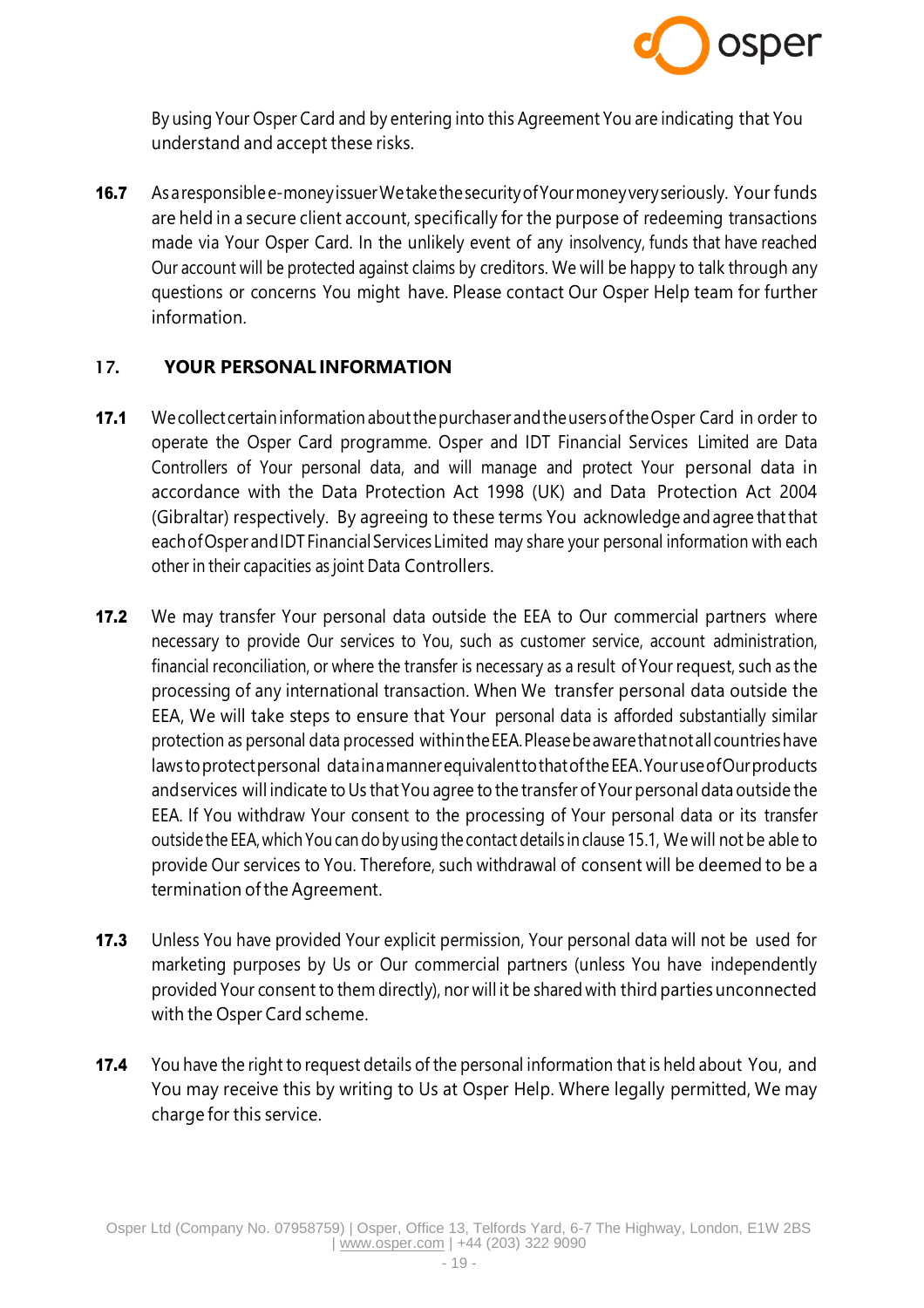

17.5 Please refer to the Privacy Policy of IDT Financial Services Limite[d](http://www.idtfinance.com/privacypolicy.pdf) [http://www.idtfinance.com/privacypolicy.pdf,](http://www.idtfinance.com/privacypolicy.pdf) and Osper's [Privacy Policy](https://osper.com/terms/osper-privacy-policy.pdf) for full details, which You accept by accepting the Agreement.

### 18. **CHANGES TO THEAGREEMENT**

- **18.1** If any changes are made, they will be publicised on Our Website at least 2 months beforethe changestakeeffect(unlessthelawrequiresorpermitsUstomakeamore immediate changeorin the event of a change to the exchange rate). Copies of the most up-to-date version of the Agreementwillbemade availableonOurWebsite at all times and will be sent to You by email upon request free of charge at any point during theAgreement.
- 18.2 We will also notify You of any change to the Agreement by email at least 2 months in advance. You will be deemed to have accepted the change if You do not notify Us otherwisepriorto the date the change takes effect and continue touse the Card. If Youdonotacceptthechange,You mayendthisAgreementimmediatelyandfreeof charge before the expiry of the notice.
- **18.3** There may be times when we will have to change this Agreement without notice or with a notice shorter than 2 months but this would happen in a very limited number of cases and only for legal, regulatory or security reasons, or to enable the proper delivery of the Card scheme. If this is the case, we will notify you of such changes with as much notice as possible, or as soon as possible after the change has taken effect if advance notice is not possible. Your right under clause 10.3 to terminate the Agreement at any time free of charge would not be affected.

### 19. **LAW ANDCOURTS**

19.1 The Agreement, and your relationship with us arising out of or relating to the Agreement, will be governed by the law of England and Wales. However, if you are resident elsewhere in the UK, any relevant consumer protection law of your home jurisdiction that exceeds the consumer protection law of England and Wales will apply to the Agreement. All disputes arising out of or relating to the Agreement shall be subject to the jurisdiction of the courts of England and Wales. However, if you are resident elsewhere in the UK, the Agreement will be subjecttotherelevant courtin your home jurisdiction (i.e. Scotland or Northern Ireland).

### 20. **ASSIGNMENT**

**20.1** We may assign the benefit and burden of this Agreement to another company at any time by giving You 2 months' notice of this. If We do this, Your rights will not be affected.Youwill indicateagreementtotheassignmentbythecontinueduseofthe